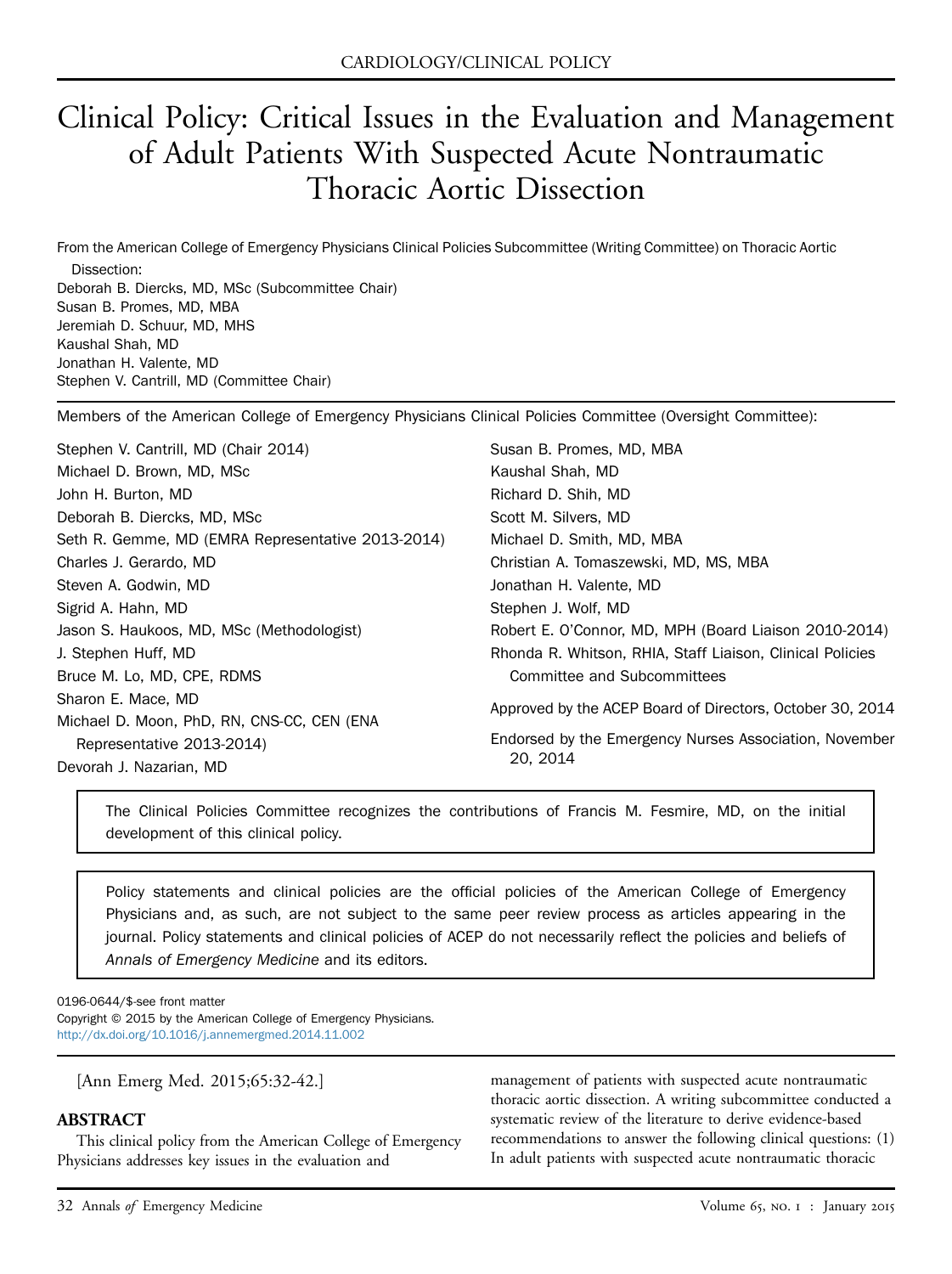aortic dissection, are there clinical decision rules that identify a group of patients at very low risk for the diagnosis of thoracic aortic dissection? (2) In adult patients with suspected acute nontraumatic thoracic aortic dissection, is a negative serum D-dimer sufficient to identify a group of patients at very low risk for the diagnosis of thoracic aortic dissection? (3) In adult patients with suspected acute nontraumatic thoracic aortic dissection, is the diagnostic accuracy of a computed tomography angiogram at least equivalent to transesophageal echocardiogram or magnetic resonance angiogram to exclude the diagnosis of thoracic aortic dissection? (4) In adult patients with suspected acute nontraumatic thoracic aortic dissection, does an abnormal bedside transthoracic echocardiogram establish the diagnosis of thoracic aortic dissection? (5) In adult patients with acute nontraumatic thoracic aortic dissection, does targeted heart rate and blood pressure lowering reduce morbidity or mortality? Evidence was graded and recommendations were made based on the strength of the available data.

# INTRODUCTION

Thoracic aortic dissection is one of the deadliest cardiovascular diseases encountered in the emergency department (ED) setting. Inhospital mortality has been reported to be as high as  $27\%$ , even under optimal conditions.<sup>[1](#page-7-0)</sup> Unfortunately, acute aortic dissection is also a difficult disease to diagnose and study because of the very low incidence of cases (3.5/100,000 per  $year)^2$  $year)^2$  and varied clinical presentations. The emergency physician must walk a careful line between the significant risks of missing the diagnosis and the considerable clinical and financial burden of overtesting for this rare entity. Compounding the difficulty of decisionmaking, there are no high-quality studies to guide the approach to diagnosis. As a result, the misdiagnosis of aortic dissection is a substantial medicolegal concern.<sup>[3](#page-7-2)</sup>

Aortic dissection is a result of weakness and disruption of the intima (innermost layer of the aortic wall). This may be a result of hemodynamic stressors, connective tissue disorders, or abnormal flow caused by anatomic abnormalities such as a bicuspid aortic valve. The disruption in the intimal layer may result in extension of the dissection, leading to external rupture if the adventitial layers of the aortic wall are weak, obstruction of coronary arteries, or chronic hematomas. Prognosis and management are largely based on the anatomic location of the dissection. The most commonly used classification of the location of the dissection is the Stanford classification, dividing the dissection into type A, which involves the ascending aorta and/or arch, and type B, which involves the descending aorta or arch (distal to the L subclavian artery). The majority of dissections are type A and these are typically associated with higher mortality[.\\*](#page-1-0) Surgical management has been shown to reduce mortality rates in type A dissections.<sup>[4](#page-7-3)</sup>

<span id="page-1-0"></span>\*The American Heart Association classifies dissection as: type A, in which all dissections involve the ascending aorta regardless of site of origin. Type B dissections do not involve the ascending aorta and include involvement of the aortic arch, as long as the ascending aorta is not involved.

Clinical presentation differs by type of aortic dissection. The classic presentation has been described as a tearing chest pain that radiates to the back. In the International Registry of Acute Aortic Dissection (IRAD), a prospective registry of aortic dissection started in 1996 and including more than 2,000 patients from at least 26 sites, the most common presenting symptom was abrupt onset of pain that was described as severe and was present in 84% of all patients with dissection. However, pain such as that associated with dissection may also be described in other cardiovascular disease states such as acute coronary syndrome or pulmonary embolus. Back and abdominal pain is more often described in patients with a type B dissection. The location and severity of the dissection may also result in varying presentations, including syncope, hypotension, pulse deficits, and hypoperfusion, resulting in mesenteric and myocardial ischemia.<sup>5</sup> Hypotension is more commonly associated with a type A dissection and is also associated with a high rate of mortality in the acute setting. $6$ 

With respect to nontraumatic thoracic aortic dissection, the first critical question discusses what evidence there is for the role of clinical decision rules in identifying patients with suspected thoracic aortic dissection. The emergency physician must consider this diagnosis in patients with a variety of chief complaints and then make a clinical decision about which patients with suspected thoracic aortic dissection need further testing versus which patients' symptoms are below the clinician's testing threshold. Most emergency physicians have become accustomed to the use of a risk stratification algorithm for the diagnosis of pulmonary embolism. This incorporates the concept of a "testing threshold," the point of equipoise for risk-benefit of testing, and an acceptable rate of "missed" diagnosis. Risk stratification and the testing threshold for thoracic aortic dissection are not well established. A recent decision analysis proposes a "very low" testing threshold for the point of equipoise of risk-benefit of testing in suspected aortic dissection, 0.6% (1 in 167), which is much lower than the testing threshold that emergency physicians have become accustomed to in the diagnostic evaluation for pulmonary embolism. This threshold has not been incorporated into any prospective evaluations of decision rules or diagnostic algorithms.<sup>[7](#page-7-6)</sup>

Once the decision has been made to pursue the diagnosis of dissection, the clinician must decide which diagnostic testing modalities to use. Strategies have evolved during the last decade as rapid imaging tools have become more readily available. The newest debate is the role of D-dimer in the screening of these patients, reflecting the hope that this could increase the identification of this disease without the overuse of time-consuming and expensive imaging studies. The role of D-dimer is discussed in the second critical question, and the third and fourth questions evaluate the role of computed tomography angiogram (CTA), transesophageal echocardiogram (TEE), transthoracic echocardiogram (TTE), and magnetic resonance angiogram (MRA).

Although initial management of the dissection in the ED is largely based on decreasing hemodynamic stress in patients with elevated blood pressure, the definitive management of the dissection varies according to the location of the dissection. In contrast to the benefit shown for patients with a type A dissection,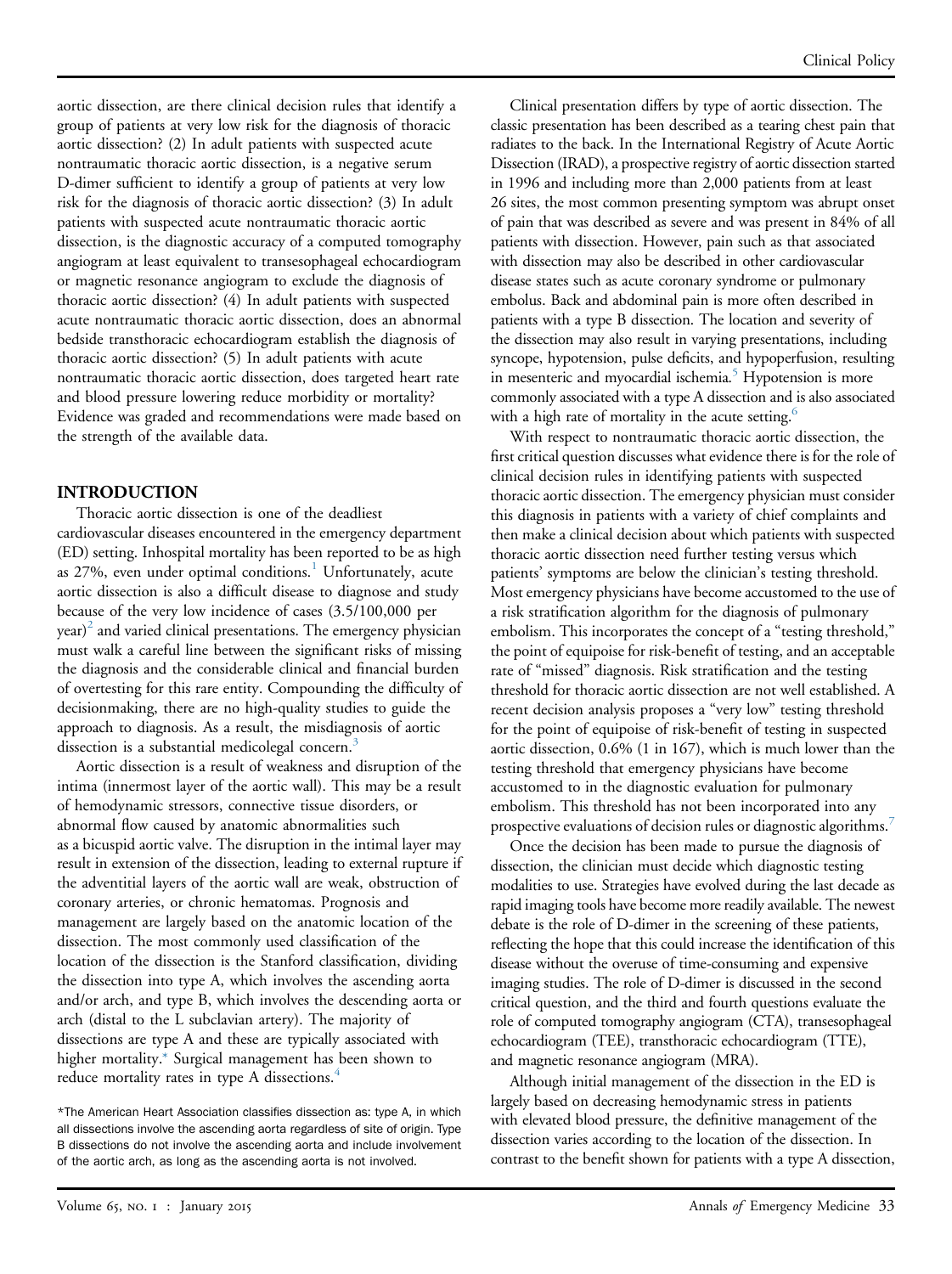there has been no benefit shown from surgical intervention for the majority of patients with type B dissection.<sup>8</sup> The final critical question in this policy assesses the evidence for whether heart rate and blood pressure management impact morbidity and mortality for patients with thoracic aortic dissection.

# METHODOLOGY

This clinical policy was created after careful review and critical analysis of the medical literature and was based on a systematic review of the literature. Searches of MEDLINE, MEDLINE InProcess, Cochrane Database of Abstracts of Reviews of Effects, Web of Science's Cited Reference Search, and Scopus were performed. All searches were limited to English-language sources, human studies, adults, and years January 2000 through April 2012; searches were conducted on April 30, 2012, and May 3, 2012. Specific key words/phrases and years used in the searches are identified under each critical question. In addition, relevant articles from the bibliographies of included studies and more recent articles identified by committee members and reviewers were included.

This policy is a product of the American College of Emergency Physicians (ACEP) clinical policy development process, including expert review, and is based on the existing literature; when literature was not available, consensus of emergency physicians was used. Expert review comments were received from emergency physicians, cardiologists, and vascular surgeons, including individual members of the American Heart Association and the Society for Vascular Surgery, and ACEP's Quality and Performance Committee. Comments were received from ACEP members during a 60-day open comment period, with notices of the comment period sent in e-mails, published in EM Today, and posted on the ACEP Web site. The responses were used to further refine and enhance this policy; however, the responses do not imply endorsement of this clinical policy. Clinical policies are scheduled for revision every 3 years; however, interim reviews are conducted when technology or the practice environment changes significantly. ACEP was the funding source for this clinical policy.

# Assessment of Classes of Evidence

All articles used in the formulation of this clinical policy were graded by at least 2 subcommittee members and assigned a Class of Evidence. In doing so, subcommittee members assigned design classes to each article, with design 1 representing the strongest study design and subsequent design classes (eg, design 2, design 3) representing respectively weaker study designs for therapeutic, diagnostic, or prognostic clinical reports, or meta-analyses (Appendix A). Articles were then graded on dimensions related to the study's methodological features, including but not necessarily limited to randomization processes, blinding, allocation concealment, methods of data collection, outcome measures and their assessment, selection and misclassification biases, sample size, and generalizability. Using predetermined formulas related to the study's design, methodological quality, and applicability to the critical question, articles received a final Class of Evidence grade (ie, Class I, Class II, Class III, or Class X) (Appendix B). Articles

identified with fatal flaws or that were not applicable to the critical question received a Class of Evidence grade "X" and were not used in formulating recommendations for this policy. Grading was done with respect to the specific critical questions; thus, the level of evidence for any one study may vary according to the question for which it is being considered. As such, it was possible for a single article to receive different Classes of Evidence as different critical questions were answered from the same study. Question-specific Classes of Evidence grading may be found in the Evidentiary Table (available online at [www.annemergmed.com\)](http://www.annemergmed.com).

# Translation of Classes of Evidence to Recommendation Levels

Strength of recommendations regarding each critical question were made by subcommittee members using results from strength of evidence grading, expert opinion, and consensus among subcommittee members according to the following guidelines:

Level A recommendations. Generally accepted principles for patient care that reflect a high degree of clinical certainty (ie, based on evidence from 1 or more Class of Evidence I or multiple Class of Evidence II studies).

Level B recommendations. Recommendations for patient care that may identify a particular strategy or range of strategies that reflect moderate clinical certainty (ie, based on evidence from 1 or more Class of Evidence II studies or strong consensus of Class of Evidence III studies).

Level C recommendations. Recommendations for patient care that are based on evidence from Class of Evidence III studies or, in the absence of any adequate published literature, based on expert consensus. In instances where consensus recommendations are made, "consensus" is placed in parentheses at the end of the recommendation.

There are certain circumstances in which the recommendations stemming from a body of evidence should not be rated as highly as the individual studies on which they are based. Factors such as heterogeneity of results, uncertainty about effect magnitude and consequences, and publication bias, among others, might lead to such a downgrading of recommendations.

When possible, clinically oriented statistics (eg, likelihood ratios, number needed to treat) were presented to help the reader better understand how the results may be applied to the individual patient. For a definition of these statistical concepts, see Appendix C.

This policy is not intended to be a complete manual on the evaluation and management of patients with suspected acute nontraumatic thoracic aortic dissection but rather a focused examination of critical issues that have particular relevance to the current practice of emergency medicine.

It is the goal of the Clinical Policies Committee to provide an evidence-based recommendation when the medical literature provides enough quality information to answer a critical question. When the medical literature does not contain adequate empirical data to answer a critical question, the members of the Clinical Policies Committee believe that it is equally important to alert emergency physicians to this fact.

This clinical policy is not intended to represent a legal standard of care for emergency physicians. Recommendations offered in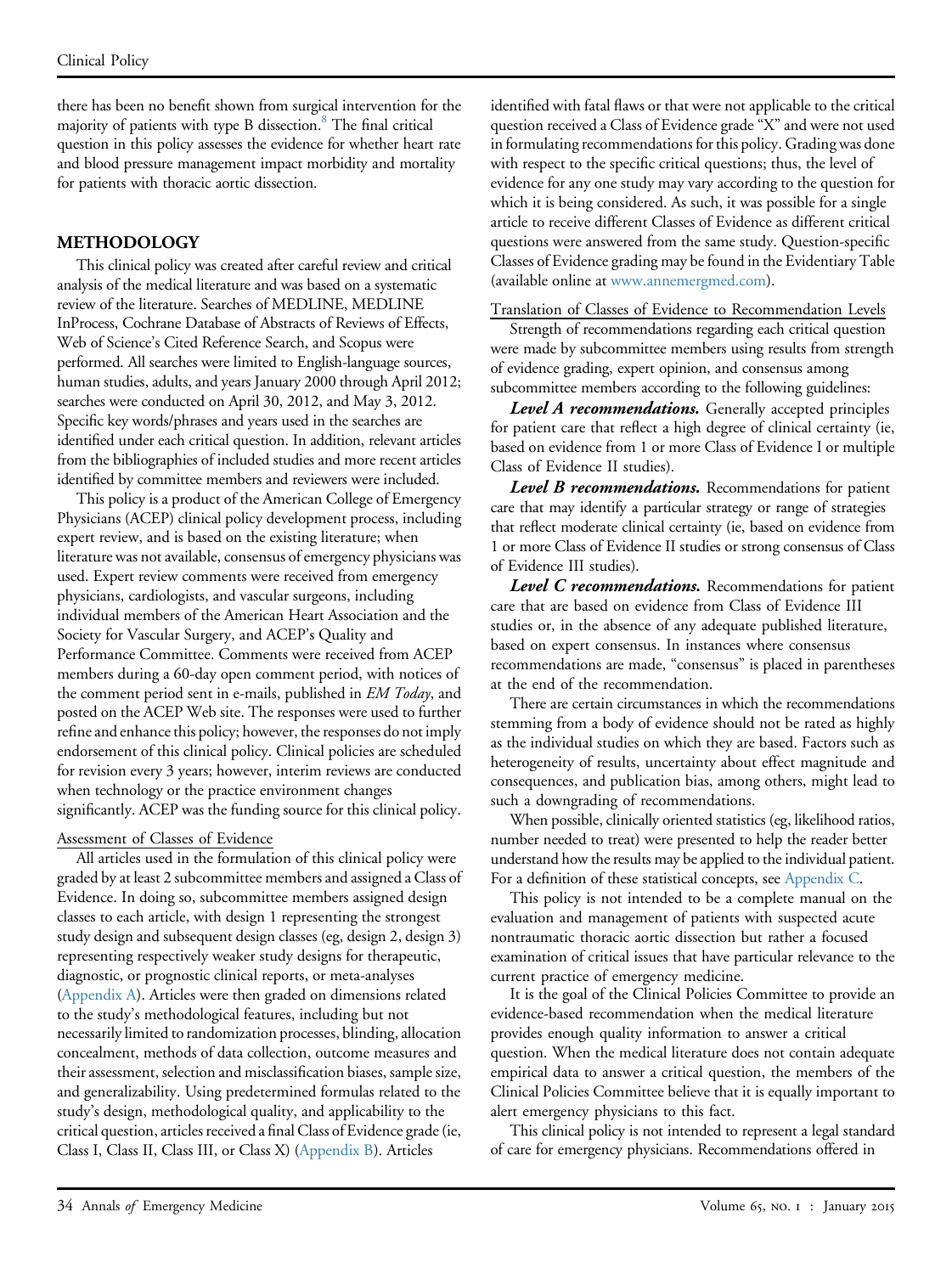this policy are not intended to represent the only diagnostic or management options available to the emergency physician. ACEP recognizes the importance of the individual physician's judgment and patient preferences. This guideline defines for the physician those strategies for which medical literature exists to provide support for answers to the critical questions addressed in this policy.

**Scope of Application.** This guideline is intended for physicians working in EDs.

Inclusion Criteria. This guideline is intended for adult patients aged 18 years and older presenting to the ED with suspected acute nontraumatic thoracic aortic dissection.

**Exclusion Criteria.** This guideline is not intended to be used for patients with traumatic aortic dissection, for pediatric patients, or for pregnant patients.

For potential benefits and harms of implementing the recommendations, see Appendix D.

# CRITICAL QUESTIONS

1. In adult patients with suspected acute nontraumatic thoracic aortic dissection, are there clinical decision rules that identify a group of patients at very low risk for the diagnosis of thoracic aortic dissection?

# Patient Management Recommendations

Level A recommendations. None specified. Level B recommendations. None specified.

**Level C recommendations.** In an attempt to identify patients at very low risk for acute nontraumatic thoracic aortic dissection, do not use existing clinical decision rules alone. The decision to pursue further workup for acute nontraumatic aortic dissection should be at the discretion of the treating physician.

Key words/phrases for literature searches: thoracic aortic dissection, dissecting, aneurysm, diagnosis, predictive value of tests, sensitivity and specificity, likelihood functions, dissecting, aneurysm, and variations and combinations of the key words/phrases.

Study Selection: Forty-five articles were identified in the search. Seventeen articles were selected from the search results for further review. One additional article was identified and added at the review stage, with 4 studies included for this critical question recommendation.

The exclusion of the diagnosis of nontraumatic aortic dissection can be challenging for emergency providers. Approximately 8% to 10% of all patients present with chest pain to EDs across the country.<sup>[9](#page-7-8)</sup> The majority of these patients do not have aortic dissections. The development of clinical decision rules to identify a very-low-risk group for whom it may be appropriate to avoid advanced imaging would be extremely useful. Ideally, a combination of historical and physical examination findings, low-risk diagnostic imaging, or laboratory testing would be optimal. However, the prevalence of this disease is so low that challenges exist in the prospective development of decision rules. As a result, only 4 Class III studies were identified that addressed this clinical question.

In a Class III observational study of 250 patients with chest pain, back pain, or both, von Kodolitsch et al $10$  attempted to define clinical predictors of acute aortic dissection prior to emergency imaging. A cohort of 250 patients was identified from 41,495 ED patients meeting the inclusion criteria as having suspected thoracic aortic dissection. Of the 250 patients, 128 had a thoracic aortic dissection, which raises the question of selection bias. Analysis of 26 clinical variables identified 3 independent predictors: (1) acute onset of pain and/or tearing/ripping pain; (2) mediastinal widening and/or aortic widening on chest radiograph (portable or posterior to anterior and lateral); and (3) pulse differential (absence of proximal extremity pulse or carotid pulse) and/or blood pressure differentials (difference of >20 mm Hg between arms). In the absence of all 3 predictors, the prevalence of an aortic dissection among the 250 patients with suspected disease was 7% (95% confidence interval [CI] 2.6% to 11.4%). In this cohort, the presence of all 3 clinical predictors had a prevalence of 100% (95% CI 90% to 100%) for the identification of aortic dissection.

In a Class III comprehensive review, Klompas $^{11}$  $^{11}$  $^{11}$  evaluated the clinical history, physical examination, and utility of a chest radiograph in the detection of acute thoracic aortic dissections. Twenty-one studies were included in this evaluation: 16 were retrospective reviews, the study by von Kodolitsch et al<sup>[10](#page-7-9)</sup> discussed above was a large observational study, and all included nonindependently selected patients. Four<sup>[10,12-14](#page-7-9)</sup> of the 21 studies in  $Klompas<sup>11</sup>$  $Klompas<sup>11</sup>$  $Klompas<sup>11</sup>$  were reviewed by the subcommittee.  $Two<sup>13,14</sup>$  $Two<sup>13,14</sup>$  $Two<sup>13,14</sup>$  of those 4 studies and the remaining 17 studies in  $K$ lompas $11$  did not individually meet inclusion criteria for this clinical policy. Approximately half of the patients in this review received a diagnosis of aortic dissection. As a result of selection bias, this review likely overestimated sensitivity and underestimated specificity of the test. The author noted that most of the studies in his analysis used pulse differentials (loss or diminishment of pulses between carotids or similar extremities). Klompas $11$  referenced 1 older study from the 1950s that used blood pressure differentials greater than 20 mm Hg between arms, and referenced the findings from von Kodolitsch et  $al<sup>10</sup>$  $al<sup>10</sup>$  $al<sup>10</sup>$ that blood pressure differentials greater than 20 mm Hg were found to be an independent predictor. However, Singer and Hollander,<sup>[15](#page-7-12)</sup> in a prospective convenience sample to assess the range of normal interarm blood pressure differentials, found that 19% of patients had blood pressure differentials greater than 20 mm Hg. This questions the benefit of routine use of blood pressure differentials in patients with possible nontraumatic aortic dissection. The absence of the sudden onset of pain decreased acute aortic dissection risk (negative likelihood ratio [LR-] 0.3; 95% CI 0.2 to 0.5). A completely normal chest radiograph result (absence of widened mediastinum and absence of abnormal aortic contour) decreased the likelihood of aortic dissection (LR- 0.3; 95% CI 0.2 to 0.4); however, interobserver agreement for the radiograph read was only fair. Other findings in isolation were found to be very low yield for excluding aortic dissection. However, a combination of findings was shown to improve accuracy. Patients without all of the following were unlikely to have aortic dissection (LR- 0.07; 95% CI 0.03 to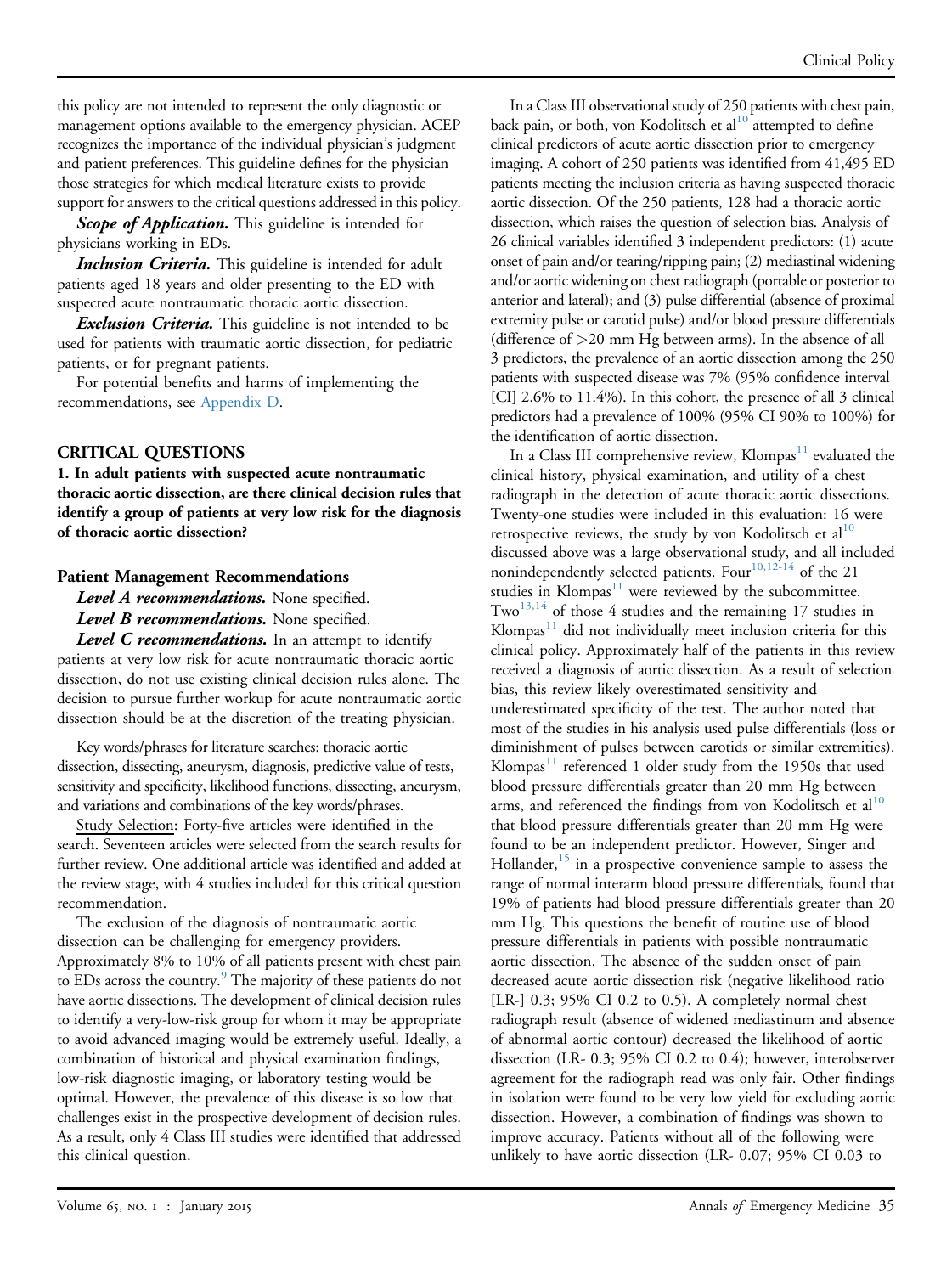0.17): pain (sudden onset, tearing/ripping, or both), blood pressure or pulse differential, and widened mediastinum. Four percent of the patients in this subgroup ultimately received a diagnosis of aortic dissection. The findings have not been validated in a prospective study.

A Class III study by Rogers et al<sup>[16](#page-7-13)</sup> examined patients enrolled in the International Registry of Acute Aortic Dissection (IRAD) from 1996 to 2009. A risk assessment score (aortic dissection detection [ADD] risk score) was developed from a risk assessment tool based on a guideline published by multiple professional societies.<sup>[17](#page-7-14)</sup> The risk score was developed to provide a simple method to screen large numbers of patients. It used highrisk predisposing conditions, pain features, and physical examination findings to group patients into 3 different categories based on a pretest risk. High-risk predisposing conditions were defined as Marfan syndrome, family history of aortic disease, known aortic valve disease, recent aortic manipulation, or known thoracic aneurysm. Three high-risk pain features were defined as chest, back, or abdominal pain described as abrupt in onset, severe, or ripping/tearing. High-risk examination features were defined as pulse deficit, systolic blood pressure differential, focal neurologic deficit with pain, murmur of aortic insufficiency (new or not known to be old) with pain, or hypotension/shock. An ADD risk score was created from 0 to 3 based on the number of categories in which a patient had at least 1 high-risk marker present. This was incorporated into an algorithm that used chest radiograph and ECG with the ADD risk score to help riskstratify patients. This had not been validated previously and the study retrospectively applied this score to the IRAD database. Of the 2,538 patients with aortic dissection, 108 would have been categorized as low risk (4.3%) with an ADD risk score of 0. In another Class III retrospective validation of the ADD risk score, Nazerian et al<sup>[18](#page-7-15)</sup> described the diagnostic accuracy of the ADD risk score in 1,328 patients, with 291 (22%) having acute aortic dissection. In patients with an ADD score of less than 1, the prevalence of disease was 5% and the LR- was 0.22 (95% CI 0.15 to 0.33). The authors concluded that an ADD score of 0 was insufficient to accurately exclude the diagnosis of aortic dissection.<sup>[18](#page-7-15)</sup>

Future Research - Large prospective studies are needed to better assess historical information, physical examination findings, and diagnostic testing combinations for the diagnosis of acute nontraumatic aortic dissection.

2. In adult patients with suspected acute nontraumatic thoracic aortic dissection, is a negative serum D-dimer sufficient to identify a group of patients at very low risk for the diagnosis of thoracic aortic dissection?

# Patient Management Recommendations

Level A recommendations. None specified. Level B recommendations. None specified.

Level C recommendations. In adult patients with suspected nontraumatic thoracic aortic dissection, do not rely on D-dimer alone to exclude the diagnosis of aortic dissection.

Key words/phrases for literature searches: thoracic aortic dissection, dissecting, aneurysm, D-dimer, diagnosis, predictive value of tests, sensitivity and specificity, likelihood functions, and variations and combinations of the key words/phrases.

Study Selection: Eighty-two articles were identified in the search. Twenty-four articles were selected from the search results for further review. One additional article was identified and added at the review stage, with 11 studies included for this critical question recommendation.

Traditionally, the diagnosis of acute nontraumatic thoracic aortic dissection has been based on diagnostic imaging. The use of a laboratory test to exclude the diagnosis of acute thoracic aortic dissection, similar to the use of D-dimer for ruling out acute pulmonary embolism, is appealing and could potentially save time and money.

Eleven Class III studies, including 2 meta-analyses, have evaluated the performance of D-dimer in diagnosing acute thoracic aortic dissection.<sup>[19-29](#page-7-16)</sup> These studies suffer from selection bias and vary widely in the assays used to measure D-dimer. Even though the cutoff value for a positive test result, as well as the type of assays used to measure D-dimer values, varied in the studies reviewed, D-dimer was highly sensitive for diagnosing acute thoracic aortic dissection, with sensitivities ranging from 91% to 100%. However, given the low quality of these Class III studies, strong recommendations about the routine use of D-dimer testing alone cannot be made. One Class III article evaluated the diagnostic accuracy of a negative D-dimer test result in conjunction with a risk-stratification score of 0.<sup>[29](#page-7-17)</sup> In those patients, none had an aortic dissection. In nonhigh-risk patients, the LR- was 0.04 (95% CI 0.01 to 0.15).<sup>[29](#page-7-17)</sup> This approach, however, needs prospective validation because of methodologic limitations of this study.

The following conditions, however, may result in a low or falsenegative D-dimer value in patients with proven thoracic aortic dissection: chronicity, time from symptom onset, presence of thrombosis or intramural hematoma, short length of dissection, and young age of patient. Eggebrecht et al<sup>[20](#page-7-18)</sup> found a significant negative correlation between the absolute D-dimer values and time from onset of symptoms. D-dimer levels were higher in patients with acute versus chronic thoracic aortic dissections.<sup>[20](#page-7-18)</sup> Eggebrecht et al<sup>[20](#page-7-18)</sup> also noted that D-dimer levels were higher in patients with thoracic aortic dissection who died early, underwent emergency endovascular or surgical procedure, or had complications. Thrombosed false lumens or intramural hematomas may affect Ddimer levels. In multiple studies, D-dimer levels were lower in patients with thoracic aortic dissection and a thrombosed false lumen than in patients without a thrombosed false lumen.<sup>[22,25,28](#page-7-19)</sup> Hazui et al, $^{23}$  $^{23}$  $^{23}$  in a 2006 study, found that patients with thoracic aortic dissection who were younger or had short dissection lengths and thrombosed false lumens without ulcerlike projections may have false-negative D-dimer results. Ohlmann et al<sup>[25](#page-7-21)</sup> identified 1 of 94 patients with a false-negative D-dimer test with a localized intramural hematoma without an intimal flap.

If a patient has a positive D-dimer result, the diagnosis of thoracic aortic dissection cannot be made definitively without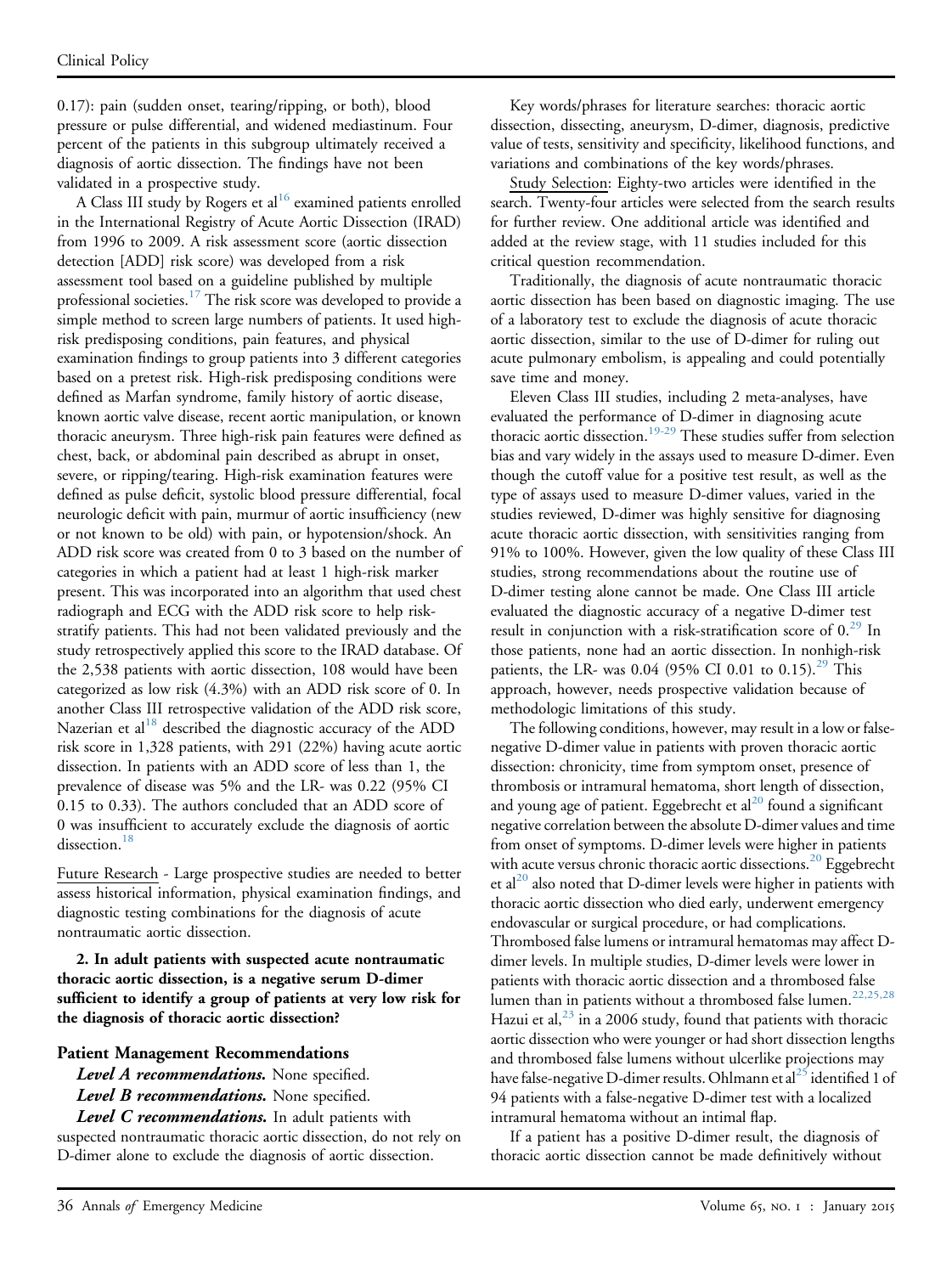imaging. D-dimer elevations are not specific for thoracic aortic dissection. Elevated D-dimer measurements can be found in patients presenting to the ED with many conditions, including but not limited to acute thoracic aortic dissection, pulmonary embolism, acute myocardial infarction, and inflammatory conditions. Based on the clinical presentation, a positive D-dimer result may prompt the physician to order an imaging study to further investigate the diagnosis. Sakamoto et al<sup>[30](#page-7-22)</sup> reported a sensitivity of diagnosing acute thoracic aortic dissection of 68.4%. According to Sakamoto et al,  $30$  D-dimer levels were higher in patients with acute thoracic aortic dissection and pulmonary embolism compared with levels in patients with acute myocardial infarction. D-dimer was not able to reliably differentiate an acute thoracic aortic dissection from a pulmonary embolism with D-dimer values of  $32.9 \mu g/mL$  (SD 66.7  $\mu g/mL$ ) for acute thoracic dissection and 28.5 µg/mL (SD 23.6 µg/mL) for pulmonary embolism. Because D-dimer is nonspecific, routinely obtaining this test in a large population of patients with symptoms suspicious for aortic dissection can result in harm, most notably, exposure to radiation and cost associated with advanced imaging.

# Future Research

A prospective study evaluating D-dimer levels on undifferentiated ED patients who present with signs and symptoms concerning for thoracic aortic dissection is warranted. Studies clarifying the best way to integrate D-dimer testing into clinical algorithms that include risk stratification are needed.

3. In adult patients with suspected acute nontraumatic thoracic aortic dissection, is the diagnostic accuracy of CTA at least equivalent to TEE or MRA to exclude the diagnosis of thoracic aortic dissection?

# Patient Management Recommendations

Level A recommendations. None specified.

Level B recommendations. In adult patients with suspected nontraumatic thoracic aortic dissection, emergency physicians may use CTA to exclude thoracic aortic dissection because it has accuracy similar to that of TEE and MRA.

# Level C recommendations. None specified.

Key words/phrases for literature searches: thoracic aortic dissection, dissecting, aneurysm, x-ray computed tomography, CT angiogram, spiral computed tomography, gadolinium diagnostic use, magnetic resonance imaging, MRI, MRA, MR imaging, MR angiogram, transesophageal echocardiography, diagnosis, predictive value of tests, sensitivity and specificity, likelihood functions, and variations and combinations of the key words/phrases.

Study Selection: Sixty-nine articles were identified in the search. Fifteen articles were selected from the search results for further review, with 6 studies included for this critical question recommendation.

Because CTA has become the preferred diagnostic test among emergency physicians suspecting aortic dissection in the ED, this

critical question focuses on whether CTA (compared with TEE or MRA) can accurately exclude the diagnosis of aortic dissection. The literature review focused on the diagnostic accuracy for aortic dissection and did not address details such as gating, phase, and timing. A Class I meta-analysis by Shiga et al<sup>31</sup> addressed this critical question related to TEE and MRA. It identified 3 prospective studies evaluating helical computed tomography (CT), with a total of 114 aortic dissections among 193 patients.<sup>[32-34](#page-7-24)</sup> The reference standard for diagnosis of thoracic aortic dissection was surgery, autopsy, or another confirmatory imaging study. Although the quality of the 3 studies<sup>32-34</sup> varied (Grades I, II, and III), the results were consistent and the meta-analysis resulted in a sensitivity of 100% (95% CI 96% to 100%) and specificity of 98% (95% CI 87% to 99%). In comparison, TEE had a sensitivity of 98% (95% CI 95% to 99%) and specificity of 95% (95% CI 92% to 97%); magnetic resonance imaging (MRI) had a sensitivity of 98% (95% CI 95% to 99%) and specificity of 98% (95% CI 95% to 100%).

A Class II large retrospective study  $(N=373)$  evaluating patients for suspicion of aortic dissections in the emergency setting found a high level of accuracy of multidetector CTA to detect an aortic disorder, with sensitivity of 99% (95% CI 91% to 100%) and specificity of 100% (95% CI 99% to 100%).<sup>[35](#page-8-0)</sup> The reference standard for confirmation was surgical/pathologic diagnoses, clinical follow-up findings, or subsequent imaging. This study also demonstrated an additional benefit of CT over TEE: the ability to detect alternative findings that were identified in 13% of the cases without aortic disorders.

In a Class III study from the IRAD, sensitivities for TEE, CT, and MRI were found to be 88% (95% CI 82% to 92%), 93% (95% CI 90% to 95%), and 100% (95% CI 70% to 100%), respectively.<sup>[36](#page-8-1)</sup> It is difficult to generalize these particular findings without a clear understanding of the spectrum of cases enrolled. The study population was a convenience sample of patients with a known diagnosis of aortic dissection. Unlike the other studies reviewed, there was no criterion standard used for the diagnosis of aortic dissection.

# Future Research

Future research should attempt to clarify the risk of harm from ionizing radiation and intravenous contrast administration associated with CTA. The study of ECG-gated versus nongated CT imaging to reduce motion artifact and improve image quality should also be evaluated.

4. In adult patients with suspected acute nontraumatic thoracic aortic dissection, does an abnormal bedside TTE establish the diagnosis of thoracic aortic dissection?

# Patient Management Recommendations

Level A recommendations. None specified.

Level B recommendations. In adult patients with suspected nontraumatic thoracic aortic dissection, do not rely on an abnormal bedside TTE result to definitively establish the diagnosis of thoracic aortic dissection.

Level C recommendations. In adult patients with suspected nontraumatic thoracic aortic dissection, immediate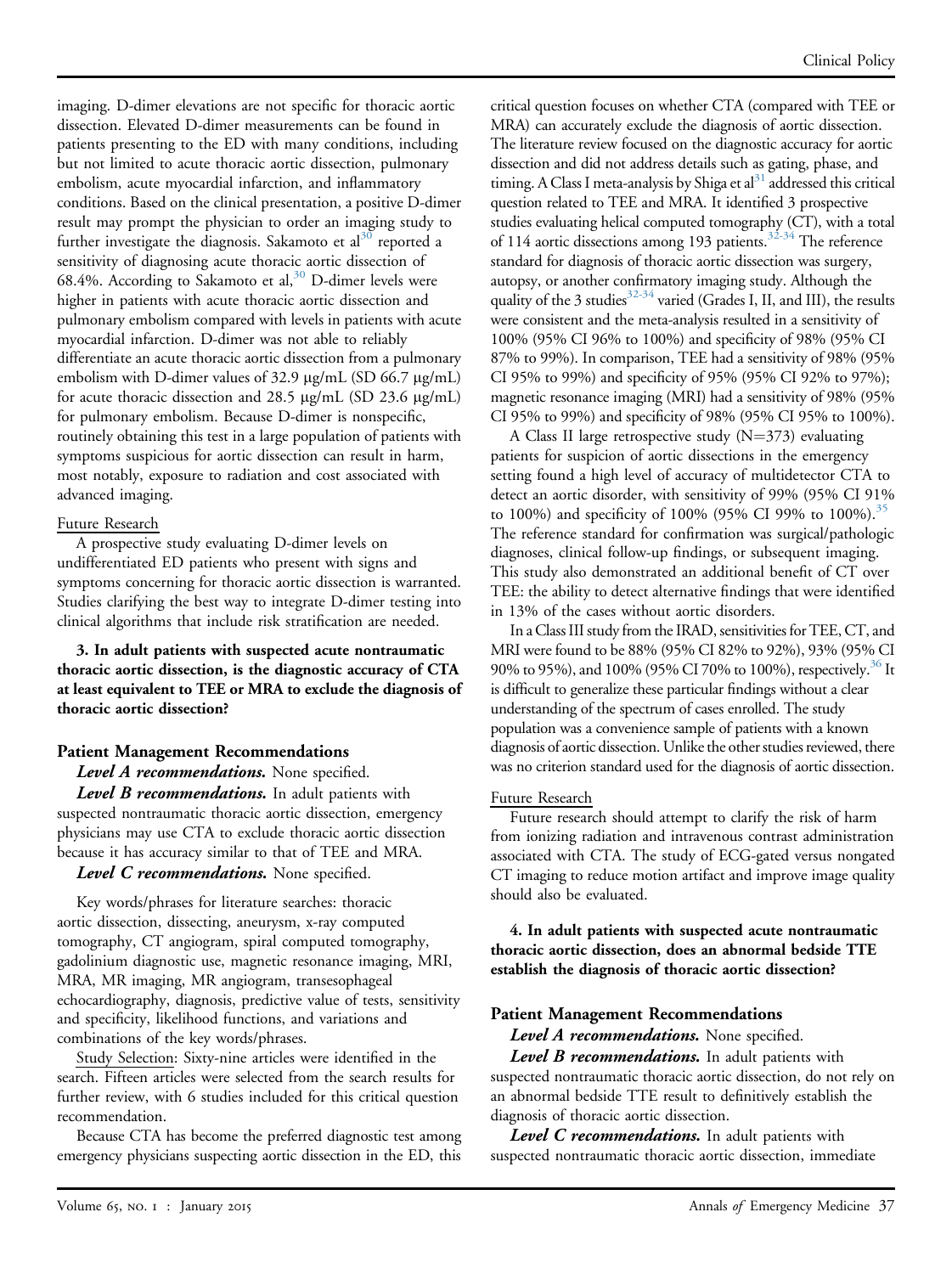surgical consultation or transfer to a higher level of care should be considered if a TTE is suggestive of aortic dissection. (Consensus recommendation)

Key words/phrases for literature searches: aortic dissection, aortic aneurysm, thoracic, aneurysm, dissecting, transthoracic, echocardiography, bedside or point-of-care, diagnosis, predictive value of tests, sensitivity and specificity, likelihood functions, and variations and combinations of the key words/phrases.

Study Selection: Fifty-one articles were identified in the search. Thirty-six articles were selected from the search results for further review, with 6 studies included for this critical question recommendation.

The diagnosis of thoracic aortic dissection is time sensitive and is frequently complicated by hemodynamic instability, limiting the ability to send the patient for tests such as CT or MRI. TTE is an attractive diagnostic modality for thoracic aortic dissection, because it can be conducted at the bedside for an unstable patient. Additionally, as the number of emergency physicians trained to perform TTE increases, this diagnostic modality is immediately available in an increasing number of EDs. However, there are few high-quality studies addressing this important diagnostic question in ED populations. All studies suffered from some degree of spectrum bias $37$  because they enrolled a population with a higher prevalence of thoracic aortic dissection (19% to 93%) than that typically reported in ED patients being evaluated for thoracic aortic dissection. Additionally, many studies of TTE included TTEs that were performed after a diagnosis of thoracic aortic dissection was already established, likely inflating the sensitivity. All included studies, except for 2, are older than 20 years, limiting the generalizability to current ultrasound technology that has since improved. Despite these limitations, a number of studies provide useful data about the diagnostic characteristics of bedside TTE for thoracic aortic dissection. None of the studies evaluated emergency physician–performed TTE; rather they evaluated TTE performed by echo technicians or cardiologists.

In a Class II study, Evangelista et al<sup>[38](#page-8-3)</sup> evaluated TTE in 143 consecutive patients, of whom 8 had immediate indications for surgery due to hemodynamic instability and TTE findings consistent with thoracic aortic dissection, 7 had inadequate echocardiography windows, and 128 had adequate echocardiography windows. Prevalence of thoracic aortic dissection was 60% among the entire enrolled population. Diagnostic test characteristics were sensitivity 74% (95% CI 65% to 84%) and specificity 74% (95% CI 62% to 85%).

In 5 Class III studies with varying prevalence of disease, TTE was reported to have sensitivity ranging from 59% to 80% and specificity 0% to 100%.<sup>[39-43](#page-8-4)</sup>

#### Future Research

Future research should address the diagnostic characteristics of bedside TTE by emergency physicians in ED patients with acute presentations concerning for thoracic aortic dissection. To be most useful, such a study should prospectively evaluate unstable patients with a high suspicion of having thoracic aortic dissection.

Research also needs to be conducted to determine optimal methods for teaching emergency physicians how to perform a TTE to maximize diagnostic accuracy.

5. In adult patients with acute nontraumatic thoracic aortic dissection, does targeted heart rate and blood pressure lowering reduce morbidity or mortality?

# Patient Management Recommendations

Level A recommendations. None specified. Level B recommendations. None specified.

Level C recommendations. In adult patients with acute nontraumatic thoracic aortic dissection, decrease blood pressure and pulse if elevated. However, there are no specific targets that have demonstrated a reduction in morbidity and mortality.

Key words/phrases for literature searches: aortic dissection, aortic aneurysm, thoracic, dissecting aneurysm, heart rate, pulse rate, blood pressure, intensive medical management, antihypertensive agents, diagnosis, sensitivity and specificity, likelihood functions, methods and results, and variations and combinations of the key words/ phrases.

Study Selection: Fifty-five articles were identified in the search. Thirty-seven articles were selected from the search results for further review, with 1 study included for this critical question recommendation.

The leading cause of death in patients with an aortic dissection is not the initial intimal tear, but progressive dissection that results in rupture.<sup>[44](#page-8-5)</sup> Progression of dissection has been attributed to the pulsatile nature of blood flow.<sup>45</sup> Wheat et al<sup>44</sup> described that the pulsatile flow is a result of 2 key forces that may be targeted. The first is the kinetic energy of the blood flow that can be reduced if the velocity of the blood flow is reduced, and the second is the pressure differentials throughout the aorta.<sup>44</sup> Basic science studies largely conducted in animals and modeling aortic dissection provide the body of evidence that shear force and the pulsatile nature of blood flow are directly associated with progression of aortic dissection.<sup>45-48</sup> Medications that reduce heart rate and blood pressure have been recommended in the acute treatment of aortic dissection based on the principles described by Wheat et al.<sup>44</sup> In their study from 1968, Wheat and Palmer<sup>49</sup> suggested lowering the systolic blood pressure to 100 mm Hg to 120 mm Hg. They inferred that the optimal blood pressure is the lowest one that maintains mentation and urine output. Major specialty consensus guidelines currently present therapeutic targets of a heart rate of 60 beats/min and a systolic blood pressure less than 120 mm  $Hg^{17,50}$ ; however, there is limited data to support specific blood pressure and heart rate targets in the acute setting. The majority of studies on hemodynamic control describe the success of therapeutic protocols that include various blood pressure and heart rates.<sup>[51-54](#page-8-8)</sup> In a Class III study by Kodama et al,<sup>[55](#page-8-9)</sup> 171 patients with a thoracic aortic dissection were followed for 27 months with 32 meeting the target heart rate control of less than 60 beats/min. Heart rate was measured at 6 AM, noon, and 6 PM every day during the acute treatment with  $\beta$ -blockers. The target heart rate was defined as an average of heart rate 3, 5, and 7 days after onset of treatment. In patients with tight blood pressure control, the rate of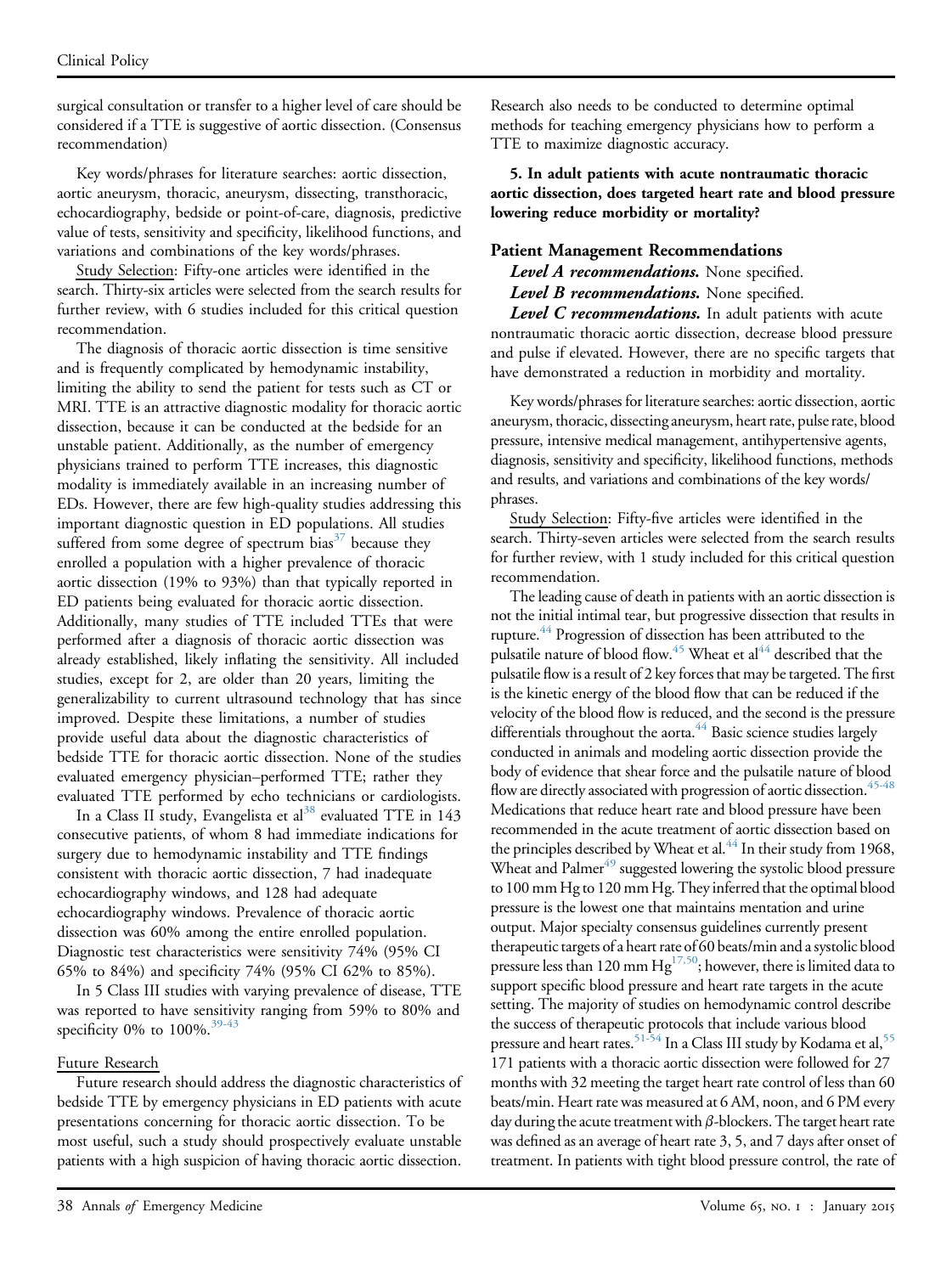adverse events was lower in those who also met the heart rate target (odds ratio 0.25; 95% CI 0.08 to 0.77). Maintaining a systolic blood pressure greater than 140 mm Hg has not been independently associated with an increase in aortic size in a multivariate analysis.<sup>56</sup> In addition, there are no prospective human studies that demonstrate preferential treatment order of lowering heart rate before the blood pressure when selecting the initiating pharmacologic agent.

### Future Research

Research needs to be conducted to define ideal hemodynamic targets and agents in patients with an acute thoracic aortic dissection.

### Relevant industry relationships: There were no relevant industry relationships disclosed by the subcommittee members.

Relevant industry relationships are those relationships with companies associated with products or services that significantly impact the specific aspect of disease addressed in the critical question.

#### <span id="page-7-0"></span>REFERENCES

- 1. [Ankel F. Aortic dissection. In: Marx JA, Hockberger RS, Walls RM, et al,](http://refhub.elsevier.com/S0196-0644(14)01478-4/sref1) ed[s](http://refhub.elsevier.com/S0196-0644(14)01478-4/sref1). Rosen's [Emergency](http://refhub.elsevier.com/S0196-0644(14)01478-4/sref1) [Medicine:](http://refhub.elsevier.com/S0196-0644(14)01478-4/sref1) [Concepts](http://refhub.elsevier.com/S0196-0644(14)01478-4/sref1) [and](http://refhub.elsevier.com/S0196-0644(14)01478-4/sref1) [Clinical](http://refhub.elsevier.com/S0196-0644(14)01478-4/sref1) [Practice](http://refhub.elsevier.com/S0196-0644(14)01478-4/sref1). 7<sup>th</sup> [ed. Philadelphia, PA: Mosby Elsevier Publishing; 2010:1088-1092.](http://refhub.elsevier.com/S0196-0644(14)01478-4/sref1)
- <span id="page-7-1"></span>2. [Clouse WD, Hallett JW Jr, Schaff HV, et al. Acute aortic dissection:](http://refhub.elsevier.com/S0196-0644(14)01478-4/sref2) [population-based incidence compared with degenerative aortic](http://refhub.elsevier.com/S0196-0644(14)01478-4/sref2) aneurysm rupture. Mayo Clin Proc[. 2004;79:176-180](http://refhub.elsevier.com/S0196-0644(14)01478-4/sref2).
- <span id="page-7-2"></span>3. Thoracic aortic dissection: medicolegal difficulties. CMPA Bulletin. Available at [https://www.cmpa-acpm.ca/cmpapd04/docs/resource\\_](https://www.cmpa-acpm.ca/cmpapd04/docs/resource_files/infosheets/2007/com_is0768-e.cfm) fi[les/infosheets/2007/com\\_is0768-e.cfm.](https://www.cmpa-acpm.ca/cmpapd04/docs/resource_files/infosheets/2007/com_is0768-e.cfm) Accessed March 11, 2011.
- <span id="page-7-3"></span>4. [Hagan PG, Nienaber CA, Isselbacher EM, et al. The International](http://refhub.elsevier.com/S0196-0644(14)01478-4/sref3) [Registry of Acute Aortic Dissection \(IRAD\): new insights into an old](http://refhub.elsevier.com/S0196-0644(14)01478-4/sref3) disease. JAMA[. 2000;283:897-903](http://refhub.elsevier.com/S0196-0644(14)01478-4/sref3).
- <span id="page-7-4"></span>5. [Tsai TT, Trimarchi S, Nienaber CA. Acute aortic dissection: perspectives](http://refhub.elsevier.com/S0196-0644(14)01478-4/sref4) [from the International Registry of Acute Aortic Dissection \(IRAD\).](http://refhub.elsevier.com/S0196-0644(14)01478-4/sref4) Eur J [Vasc Endovasc Surg](http://refhub.elsevier.com/S0196-0644(14)01478-4/sref4). 2009;37:149-159.
- <span id="page-7-5"></span>6. [Tsai TT, Bossone E, Isselbacher EM, et al. Clinical characteristics of](http://refhub.elsevier.com/S0196-0644(14)01478-4/sref5) [hypotension in patients with acute aortic dissection.](http://refhub.elsevier.com/S0196-0644(14)01478-4/sref5) Am J Cardiol. [2005;95:48-52.](http://refhub.elsevier.com/S0196-0644(14)01478-4/sref5)
- <span id="page-7-6"></span>7. [Taylor RA, Iyer NS. A decision analysis to determine a testing threshold](http://refhub.elsevier.com/S0196-0644(14)01478-4/sref6) [for computed tomographic angiography and D-dimer in the evaluation](http://refhub.elsevier.com/S0196-0644(14)01478-4/sref6) of aortic dissection. Am J Emerg Med[. 2013;31:1047-1055](http://refhub.elsevier.com/S0196-0644(14)01478-4/sref6).
- <span id="page-7-7"></span>8. [Fattori R, Cao P, De Rango P, et al. Interdisciplinary expert consensus](http://refhub.elsevier.com/S0196-0644(14)01478-4/sref7) [document on management of type B aortic dissection.](http://refhub.elsevier.com/S0196-0644(14)01478-4/sref7) J Am Coll Cardiol[. 2013;61:1661-1678.](http://refhub.elsevier.com/S0196-0644(14)01478-4/sref7)
- <span id="page-7-8"></span>9. [Kontos MC, Diercks DB, Kirk JD. Emergency department and of](http://refhub.elsevier.com/S0196-0644(14)01478-4/sref8)fice[based evaluation of patients with chest pain.](http://refhub.elsevier.com/S0196-0644(14)01478-4/sref8) Mayo Clin Proc. [2010;85:284-299.](http://refhub.elsevier.com/S0196-0644(14)01478-4/sref8)
- <span id="page-7-9"></span>10. [von Kodolitsch Y, Schwartz AG, Nienaber CA. Clinical prediction of](http://refhub.elsevier.com/S0196-0644(14)01478-4/sref9) acute aortic dissection. Arch Intern Med[. 2000;160:2977-2982](http://refhub.elsevier.com/S0196-0644(14)01478-4/sref9).
- <span id="page-7-10"></span>11. [Klompas M. Does this patient have an acute thoracic aortic](http://refhub.elsevier.com/S0196-0644(14)01478-4/sref10) dissection? JAMA[. 2002;287:2262-2272.](http://refhub.elsevier.com/S0196-0644(14)01478-4/sref10)
- 12. [Sullivan PR, Wolfson AB, Leckey RD, et al. Diagnosis of acute thoracic](http://refhub.elsevier.com/S0196-0644(14)01478-4/sref11) [aortic dissection in the emergency department.](http://refhub.elsevier.com/S0196-0644(14)01478-4/sref11) Am J Emerg Med. [2000;18:46-50](http://refhub.elsevier.com/S0196-0644(14)01478-4/sref11).
- <span id="page-7-11"></span>13. [Jagannath AS, Sos TA, Lockhart SH, et al. Aortic dissection: a statistical](http://refhub.elsevier.com/S0196-0644(14)01478-4/sref12) [analysis of the usefulness of plain chest radiographic](http://refhub.elsevier.com/S0196-0644(14)01478-4/sref12) findings. AJR Am J Roentgenol[. 1986;147:1123-1126](http://refhub.elsevier.com/S0196-0644(14)01478-4/sref12).
- 14. [Slater EE, DeSanctis RW. The clinical recognition of dissecting aortic](http://refhub.elsevier.com/S0196-0644(14)01478-4/sref13) aneurysm. Am J Med[. 1976;60:625-633.](http://refhub.elsevier.com/S0196-0644(14)01478-4/sref13)
- <span id="page-7-12"></span>15. [Singer AJ, Hollander JE. Blood pressure. Assessment of interarm](http://refhub.elsevier.com/S0196-0644(14)01478-4/sref14) differences. Arch Intern Med[. 1996;156:2005-2008.](http://refhub.elsevier.com/S0196-0644(14)01478-4/sref14)
- <span id="page-7-13"></span>16. [Rogers AM, Hermann LK, Booher AM, et al. Sensitivity of the aortic](http://refhub.elsevier.com/S0196-0644(14)01478-4/sref15) [dissection detection risk score, a novel guideline-based tool for](http://refhub.elsevier.com/S0196-0644(14)01478-4/sref15) identifi[cation of acute aortic dissection at initial presentation. Results](http://refhub.elsevier.com/S0196-0644(14)01478-4/sref15) [from the International Registry of Acute Aortic Dissection.](http://refhub.elsevier.com/S0196-0644(14)01478-4/sref15) Circulation. [2011;123:2213-2218.](http://refhub.elsevier.com/S0196-0644(14)01478-4/sref15)
- <span id="page-7-14"></span>17. [Hiratzka LF, Bakris GL, Beckman JA, et al. 2010 ACCF/AHA/AATS/ACR/](http://refhub.elsevier.com/S0196-0644(14)01478-4/sref16) [ASA/SCA/SCAI/SIR/STS/SVM guidelines for the diagnosis and](http://refhub.elsevier.com/S0196-0644(14)01478-4/sref16) [management of patients with thoracic aortic disease.](http://refhub.elsevier.com/S0196-0644(14)01478-4/sref16) Circulation. [2010;121:e266-e369](http://refhub.elsevier.com/S0196-0644(14)01478-4/sref16).
- <span id="page-7-15"></span>18. Nazerian P, Giachino F, Vanni S, et al. Diagnostic performance of the aortic dissection detection risk score in patients with suspected acute aortic dissection. Eur Heart J Acute Cardiovasc Care. Epub 2014 Mar 6, <http://dx.doi.org/10.1177/2048872614527010>.
- <span id="page-7-16"></span>19. [Akutsu K, Sato N, Yamamoto T, et al. A rapid bedside D-dimer assay](http://refhub.elsevier.com/S0196-0644(14)01478-4/sref17) [\(cardiac D-dimer\) for screening of clinically suspected acute aortic](http://refhub.elsevier.com/S0196-0644(14)01478-4/sref17) dissection. Circ J[. 2005;69:397-403](http://refhub.elsevier.com/S0196-0644(14)01478-4/sref17).
- <span id="page-7-18"></span>20. [Eggebrecht H, Naber CK, Bruch C, et al. Value of plasma](http://refhub.elsevier.com/S0196-0644(14)01478-4/sref18) fibrin [D-dimers for detection of acute aortic dissection.](http://refhub.elsevier.com/S0196-0644(14)01478-4/sref18) J Am Coll Cardiol. [2004;44:804-809.](http://refhub.elsevier.com/S0196-0644(14)01478-4/sref18)
- 21. [Ersel M, Aksay E, Kiyan S, et al. Can D-dimer testing help emergency](http://refhub.elsevier.com/S0196-0644(14)01478-4/sref19) [department physicians to detect acute aortic dissections?](http://refhub.elsevier.com/S0196-0644(14)01478-4/sref19) Anadolu Kardiyol Derg[. 2010;10:434-439.](http://refhub.elsevier.com/S0196-0644(14)01478-4/sref19)
- <span id="page-7-19"></span>22. [Hazui H, Fukumoto H, Negoro N, et al. Simple and useful tests for](http://refhub.elsevier.com/S0196-0644(14)01478-4/sref20) [discriminating between acute aortic dissection of the ascending aorta](http://refhub.elsevier.com/S0196-0644(14)01478-4/sref20) [and acute myocardial infarction in the emergency setting.](http://refhub.elsevier.com/S0196-0644(14)01478-4/sref20) Circ J. [2005;69:677-682.](http://refhub.elsevier.com/S0196-0644(14)01478-4/sref20)
- <span id="page-7-20"></span>23. [Hazui H, Nishimoto M, Hoshiga M, et al. Young adult patients with](http://refhub.elsevier.com/S0196-0644(14)01478-4/sref21) [short dissection length and thrombosed false lumen without ulcer-like](http://refhub.elsevier.com/S0196-0644(14)01478-4/sref21) [projections are liable to have false-negative results of D-dimer testing](http://refhub.elsevier.com/S0196-0644(14)01478-4/sref21) [for acute aortic dissection based on a study of 113 cases.](http://refhub.elsevier.com/S0196-0644(14)01478-4/sref21) Circ J. [2006;70:1598-1601](http://refhub.elsevier.com/S0196-0644(14)01478-4/sref21).
- 24. Marill KA. Serum D-dimer is a sensitive test for the detection of acute aortic [dissection: a pooled meta- analysis.](http://refhub.elsevier.com/S0196-0644(14)01478-4/sref22) J Emerg Med. 2008;34:367-376.
- <span id="page-7-21"></span>25. [Ohlmann P, Faure A, Morel O, et al. Diagnostic and prognostic value of](http://refhub.elsevier.com/S0196-0644(14)01478-4/sref23) [circulating D-dimers in patients with acute aortic dissection.](http://refhub.elsevier.com/S0196-0644(14)01478-4/sref23) Crit Care Med[. 2006;34:1358-1364](http://refhub.elsevier.com/S0196-0644(14)01478-4/sref23).
- 26. [Shimony A, Filion KB, Mottillo S, et al. Meta-analysis of usefulness of](http://refhub.elsevier.com/S0196-0644(14)01478-4/sref24) [D-dimer to diagnose acute aortic dissection.](http://refhub.elsevier.com/S0196-0644(14)01478-4/sref24) Am J Cardiol. [2011;107:1227-1234.](http://refhub.elsevier.com/S0196-0644(14)01478-4/sref24)
- 27. [Sodeck G, Domanovits H, Schillinger M, et al. D-dimer in ruling out](http://refhub.elsevier.com/S0196-0644(14)01478-4/sref25) [acute aortic dissection: a systematic review and prospective cohort](http://refhub.elsevier.com/S0196-0644(14)01478-4/sref25) study. Eur Heart J[. 2007;28:3067-3075.](http://refhub.elsevier.com/S0196-0644(14)01478-4/sref25)
- 28. [Suzuki T, Distante A, Zizza A, et al. Diagnosis of acute aortic dissection](http://refhub.elsevier.com/S0196-0644(14)01478-4/sref26) [by D-dimer: the International Registry of Acute Aortic Dissection](http://refhub.elsevier.com/S0196-0644(14)01478-4/sref26) [Substudy on Biomarkers \(IRAD-Bio\) experience.](http://refhub.elsevier.com/S0196-0644(14)01478-4/sref26) Circulation. [2009;119:2702-2707.](http://refhub.elsevier.com/S0196-0644(14)01478-4/sref26)
- <span id="page-7-17"></span>29. [Nazerian P, Morello F, Vanni S, et al. Combined use of aortic dissection](http://refhub.elsevier.com/S0196-0644(14)01478-4/sref27) [detection risk score and D-dimer in the diagnostic workup of](http://refhub.elsevier.com/S0196-0644(14)01478-4/sref27) [suspected acute aortic dissection.](http://refhub.elsevier.com/S0196-0644(14)01478-4/sref27) Int J Cardiol. 2014;175:78-82.
- <span id="page-7-22"></span>30. [Sakamoto K, Yamamoto Y, Okamatsu H, et al. D-dimer is helpful](http://refhub.elsevier.com/S0196-0644(14)01478-4/sref28) [for differentiating acute aortic dissection and acute pulmonary](http://refhub.elsevier.com/S0196-0644(14)01478-4/sref28) [embolism from acute myocardial infarction.](http://refhub.elsevier.com/S0196-0644(14)01478-4/sref28) Hellenic J Cardiol. [2011;52:123-127.](http://refhub.elsevier.com/S0196-0644(14)01478-4/sref28)
- <span id="page-7-23"></span>31. [Shiga T, Wajima Z, Apfel C, et al. Diagnostic accuracy of](http://refhub.elsevier.com/S0196-0644(14)01478-4/sref29) [transesophageal echocardiography, helical computed tomography, and](http://refhub.elsevier.com/S0196-0644(14)01478-4/sref29) [magnetic resonance imaging for suspected thoracic aortic dissection.](http://refhub.elsevier.com/S0196-0644(14)01478-4/sref29) [Systematic review and meta-analysis.](http://refhub.elsevier.com/S0196-0644(14)01478-4/sref29) Arch Intern Med. 2006;166: [1350-1356.](http://refhub.elsevier.com/S0196-0644(14)01478-4/sref29)
- <span id="page-7-24"></span>32. [Sommer T, Fehske W, Holzknecht N, et al. Aortic dissection: a](http://refhub.elsevier.com/S0196-0644(14)01478-4/sref30) [comparative study of diagnosis with spiral CT, multiplanar](http://refhub.elsevier.com/S0196-0644(14)01478-4/sref30) [transesophageal echocardiography, and MR imaging.](http://refhub.elsevier.com/S0196-0644(14)01478-4/sref30) Radiology. [1996;199:347-352.](http://refhub.elsevier.com/S0196-0644(14)01478-4/sref30)
- 33. [Yoshida S, Aklba H, Tamakawa M, et al. Thoracic involvement of type A](http://refhub.elsevier.com/S0196-0644(14)01478-4/sref31) [aortic dissection and intramural hematoma: diagnostic](http://refhub.elsevier.com/S0196-0644(14)01478-4/sref31) [accuracy](http://refhub.elsevier.com/S0196-0644(14)01478-4/sref31)—[comparison of emergency helical CT and surgical](http://refhub.elsevier.com/S0196-0644(14)01478-4/sref31) findings. Radiology[. 2003;228:430-435](http://refhub.elsevier.com/S0196-0644(14)01478-4/sref31).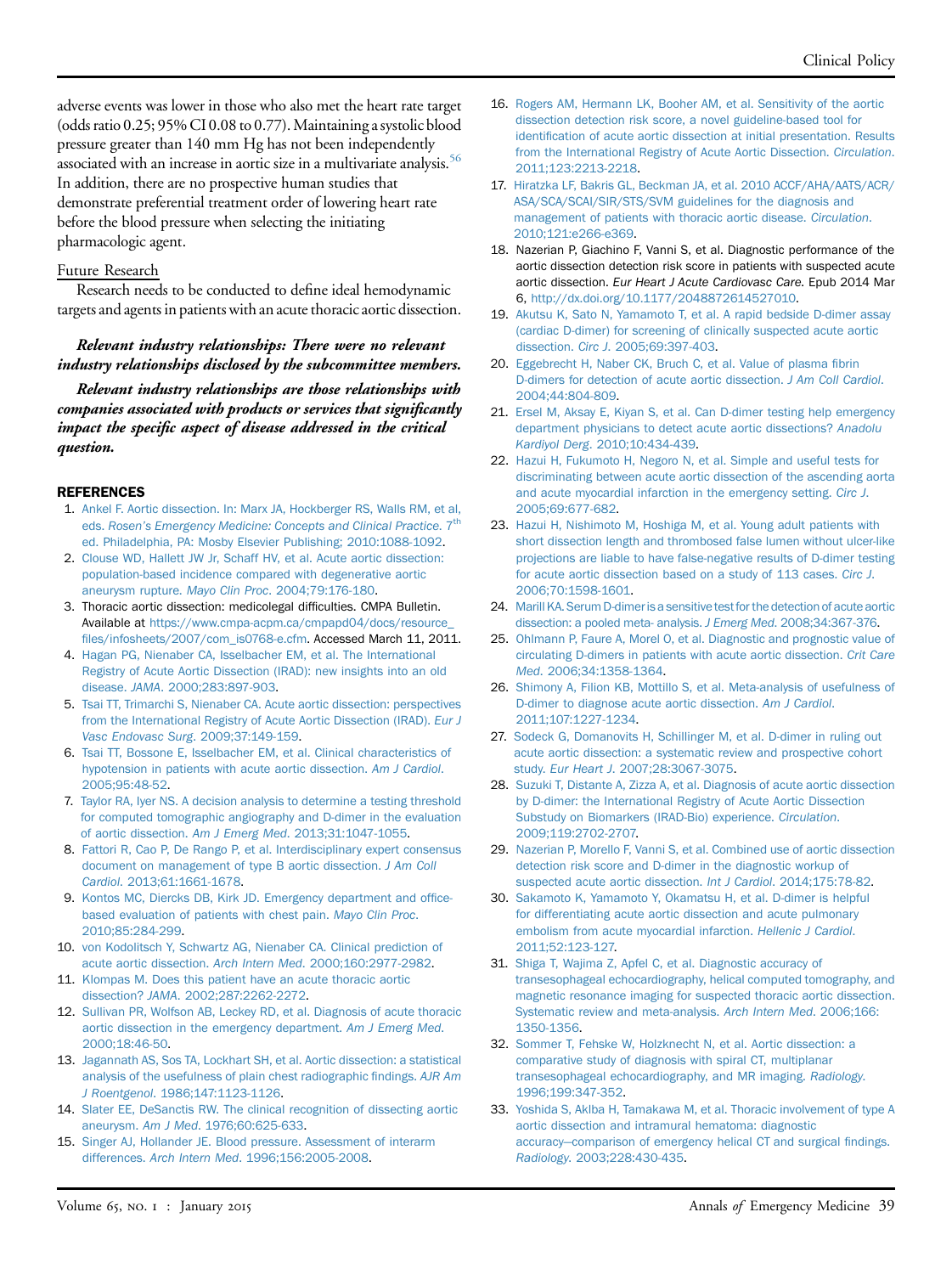- 34. [Zeman RK, Berman PM, Silverman PM, et al. Diagnosis of aortic](http://refhub.elsevier.com/S0196-0644(14)01478-4/sref32) [dissection: value of helical CT with multiplanar reformation and](http://refhub.elsevier.com/S0196-0644(14)01478-4/sref32) [three-dimensional rendering.](http://refhub.elsevier.com/S0196-0644(14)01478-4/sref32) AJR Am J Roentgenol. 1995;164: [1375-1380](http://refhub.elsevier.com/S0196-0644(14)01478-4/sref32).
- <span id="page-8-0"></span>35. [Hayter RG, Rhea JT, Small A, et al. Suspected aortic dissection and](http://refhub.elsevier.com/S0196-0644(14)01478-4/sref33) [other aortic disorders: multi-detector row CT in 373 cases in the](http://refhub.elsevier.com/S0196-0644(14)01478-4/sref33) emergency setting. Radiology[. 2006;238:841-852](http://refhub.elsevier.com/S0196-0644(14)01478-4/sref33).
- <span id="page-8-1"></span>36. [Moore AG, Eagle KA, Bruckman D, et al. Choice of computed](http://refhub.elsevier.com/S0196-0644(14)01478-4/sref34) [tomography, transesophageal echocardiography, magnetic resonance](http://refhub.elsevier.com/S0196-0644(14)01478-4/sref34) [imaging, and aortography in acute aortic dissections: International](http://refhub.elsevier.com/S0196-0644(14)01478-4/sref34) [Registry of Acute Aortic Dissection \(IRAD\).](http://refhub.elsevier.com/S0196-0644(14)01478-4/sref34) Am J Cardiol. [2002;89:1235-1238.](http://refhub.elsevier.com/S0196-0644(14)01478-4/sref34)
- <span id="page-8-2"></span>37. [Schmidt RL, Factor RE. Understanding sources of bias in diagnostic](http://refhub.elsevier.com/S0196-0644(14)01478-4/sref35) accuracy studies. [Arch Pathol Lab Med](http://refhub.elsevier.com/S0196-0644(14)01478-4/sref35). 2013;137:558-565.
- <span id="page-8-3"></span>38. [Evangelista A, Avegliano G, Aguilar R, et al. Impact of contrast](http://refhub.elsevier.com/S0196-0644(14)01478-4/sref36)[enhanced echocardiography on the diagnostic algorithm of acute](http://refhub.elsevier.com/S0196-0644(14)01478-4/sref36) aortic dissection. Eur Heart J[. 2010;31:472-479.](http://refhub.elsevier.com/S0196-0644(14)01478-4/sref36)
- <span id="page-8-4"></span>39. [Khandheria BK, Tajik AJ, Taylor CL, et al. Aortic dissection: review of](http://refhub.elsevier.com/S0196-0644(14)01478-4/sref37) [value and limitations of two- dimensional echocardiography in a six](http://refhub.elsevier.com/S0196-0644(14)01478-4/sref37)[year experience.](http://refhub.elsevier.com/S0196-0644(14)01478-4/sref37) J Am Soc Echo. 1989;2:17-24.
- 40. [Kodolitsch Y, Krause N, Spielmann R, et al. Diagnostic potential of](http://refhub.elsevier.com/S0196-0644(14)01478-4/sref38) [combined transthoracic echocardiography and x-ray computed](http://refhub.elsevier.com/S0196-0644(14)01478-4/sref38) [tomography in suspected aortic dissection.](http://refhub.elsevier.com/S0196-0644(14)01478-4/sref38) Clin Cardiol. [1999;22:345-352](http://refhub.elsevier.com/S0196-0644(14)01478-4/sref38).
- 41. [Nienaber CA, von Kodolitsch Y, Nicolas V, et al. The diagnosis of](http://refhub.elsevier.com/S0196-0644(14)01478-4/sref39) [thoracic aortic dissection by noninvasive imaging procedures.](http://refhub.elsevier.com/S0196-0644(14)01478-4/sref39) N Engl J Med[. 1993;328:1-9.](http://refhub.elsevier.com/S0196-0644(14)01478-4/sref39)
- 42. [Roudaut RP, Billes MA, Gosse P, et al. Accuracy of M-mode and two](http://refhub.elsevier.com/S0196-0644(14)01478-4/sref40)[dimensional echocardiography in the diagnosis of aortic dissection: an](http://refhub.elsevier.com/S0196-0644(14)01478-4/sref40) [experience with 128 cases.](http://refhub.elsevier.com/S0196-0644(14)01478-4/sref40) Clin Cardiol. 1988;11:553-562.
- 43. [Victor MF, Mintz GS, Kotler MN, et al. Two dimensional echocardiographic](http://refhub.elsevier.com/S0196-0644(14)01478-4/sref41) [diagnosis of aortic dissection.](http://refhub.elsevier.com/S0196-0644(14)01478-4/sref41) Am J Cardiol. 1981;48:1155-1159.
- <span id="page-8-5"></span>44. [Wheat MW Jr, Palmer RF, Bartley TD, et al. Treatment of dissecting](http://refhub.elsevier.com/S0196-0644(14)01478-4/sref42) [aneurysms of the aorta without surgery.](http://refhub.elsevier.com/S0196-0644(14)01478-4/sref42) J Thorac Cardiovasc Surg. [1965;50:364-373.](http://refhub.elsevier.com/S0196-0644(14)01478-4/sref42)
- <span id="page-8-6"></span>45. [Hirst AE Jr, Johns VJ Jr. Experimental dissection of media of aorta by](http://refhub.elsevier.com/S0196-0644(14)01478-4/sref43) [pressure: its relation to spontaneous dissecting aneurysm.](http://refhub.elsevier.com/S0196-0644(14)01478-4/sref43) Circ Res. [1962;10:897-903](http://refhub.elsevier.com/S0196-0644(14)01478-4/sref43).
- 46. [Simpson CF, Boucek RJ, Noble NL. In](http://refhub.elsevier.com/S0196-0644(14)01478-4/sref44)fluence of d-, l-, and dl[propranolol, and practolol on beta-amino- propionitrile-induced aortic](http://refhub.elsevier.com/S0196-0644(14)01478-4/sref44) ruptures of turkeys. [Toxicol Appl Pharmacol](http://refhub.elsevier.com/S0196-0644(14)01478-4/sref44). 1976;38:169-175.
- 47. [Taguchi E, Nishigami K, Miyamoto S, et al. Impact of shear stress and](http://refhub.elsevier.com/S0196-0644(14)01478-4/sref45) [atherosclerosis on entrance-tear formation in patients with acute aortic](http://refhub.elsevier.com/S0196-0644(14)01478-4/sref45) syndromes. Heart Vessels[. 2014;29:78-82](http://refhub.elsevier.com/S0196-0644(14)01478-4/sref45).
- 48. [Gao F, Guo Z, Sakamoto M, et al. Fluid-structure interaction within a](http://refhub.elsevier.com/S0196-0644(14)01478-4/sref46) [layered aortic arch model.](http://refhub.elsevier.com/S0196-0644(14)01478-4/sref46) J Biol Phys. 2006;32:435-454.
- <span id="page-8-7"></span>49. [Wheat MW Jr, Palmer RF. Dissecting aneurysms of the aorta: present](http://refhub.elsevier.com/S0196-0644(14)01478-4/sref47) [status of drug versus surgical therapy.](http://refhub.elsevier.com/S0196-0644(14)01478-4/sref47) Prog Cardiovasc Dis. [1968;11:198-210](http://refhub.elsevier.com/S0196-0644(14)01478-4/sref47).
- 50. [Erbel R, Alfonso F, Boileau C, et al. Diagnosis and management of aortic](http://refhub.elsevier.com/S0196-0644(14)01478-4/sref48) [dissection. Recommendations of the Task Force on Aortic Dissection,](http://refhub.elsevier.com/S0196-0644(14)01478-4/sref48) [European Society of Cardiology.](http://refhub.elsevier.com/S0196-0644(14)01478-4/sref48) Eur Heart J. 2001;22:1642-1681.
- <span id="page-8-8"></span>51. [Tefera G, Acher CW, Hock JR, et al. Effectiveness of intensive medical](http://refhub.elsevier.com/S0196-0644(14)01478-4/sref49) [therapy in type B aortic dissection: a single-center experience.](http://refhub.elsevier.com/S0196-0644(14)01478-4/sref49) J Vasc Surg[. 2007;45:1114-1119.](http://refhub.elsevier.com/S0196-0644(14)01478-4/sref49)
- 52. [Kim KH, Moon IS, Park JS, et al. Nicardipine hydrochloride injectable](http://refhub.elsevier.com/S0196-0644(14)01478-4/sref50) [phase IV open-label clinical trial: study on the anti-hypertensive effect](http://refhub.elsevier.com/S0196-0644(14)01478-4/sref50) [and safety of nicardipine for acute aortic dissection.](http://refhub.elsevier.com/S0196-0644(14)01478-4/sref50) J Intern Med Res. [2002;30:337-345](http://refhub.elsevier.com/S0196-0644(14)01478-4/sref50).
- 53. [Genoni M, Paul M, Jenni R, et al. Chronic](http://refhub.elsevier.com/S0196-0644(14)01478-4/sref51)  $\beta$ -blocker therapy improves [outcome and reduces treatment costs in chronic type B aortic](http://refhub.elsevier.com/S0196-0644(14)01478-4/sref51) dissection. [Eur J Cardiothorac Surg](http://refhub.elsevier.com/S0196-0644(14)01478-4/sref51). 2001;19:606-610.
- 54. [Estrera AL, Miller CC, Goodrick J, et al. Update on outcomes of acute](http://refhub.elsevier.com/S0196-0644(14)01478-4/sref52) [type B aortic dissection.](http://refhub.elsevier.com/S0196-0644(14)01478-4/sref52) Ann Thorac Surg. 2007;83:S842-S845.
- <span id="page-8-9"></span>55. [Kodama K, Nishigami K, Sakamoto T, et al. Tight heart rate control](http://refhub.elsevier.com/S0196-0644(14)01478-4/sref53) [reduces secondary adverse events in patients with type B acute aortic](http://refhub.elsevier.com/S0196-0644(14)01478-4/sref53) dissection. Circulation[. 2008;118:S167-S170](http://refhub.elsevier.com/S0196-0644(14)01478-4/sref53).
- <span id="page-8-10"></span>56. [Sueyoshi E, Sakamoto I, Hayashi K, et al. Growth rate of aortic](http://refhub.elsevier.com/S0196-0644(14)01478-4/sref54) [diameter in patients with type B aortic dissection during the chronic](http://refhub.elsevier.com/S0196-0644(14)01478-4/sref54) phase. Circulation[. 2004;110:SII256-SII261.](http://refhub.elsevier.com/S0196-0644(14)01478-4/sref54)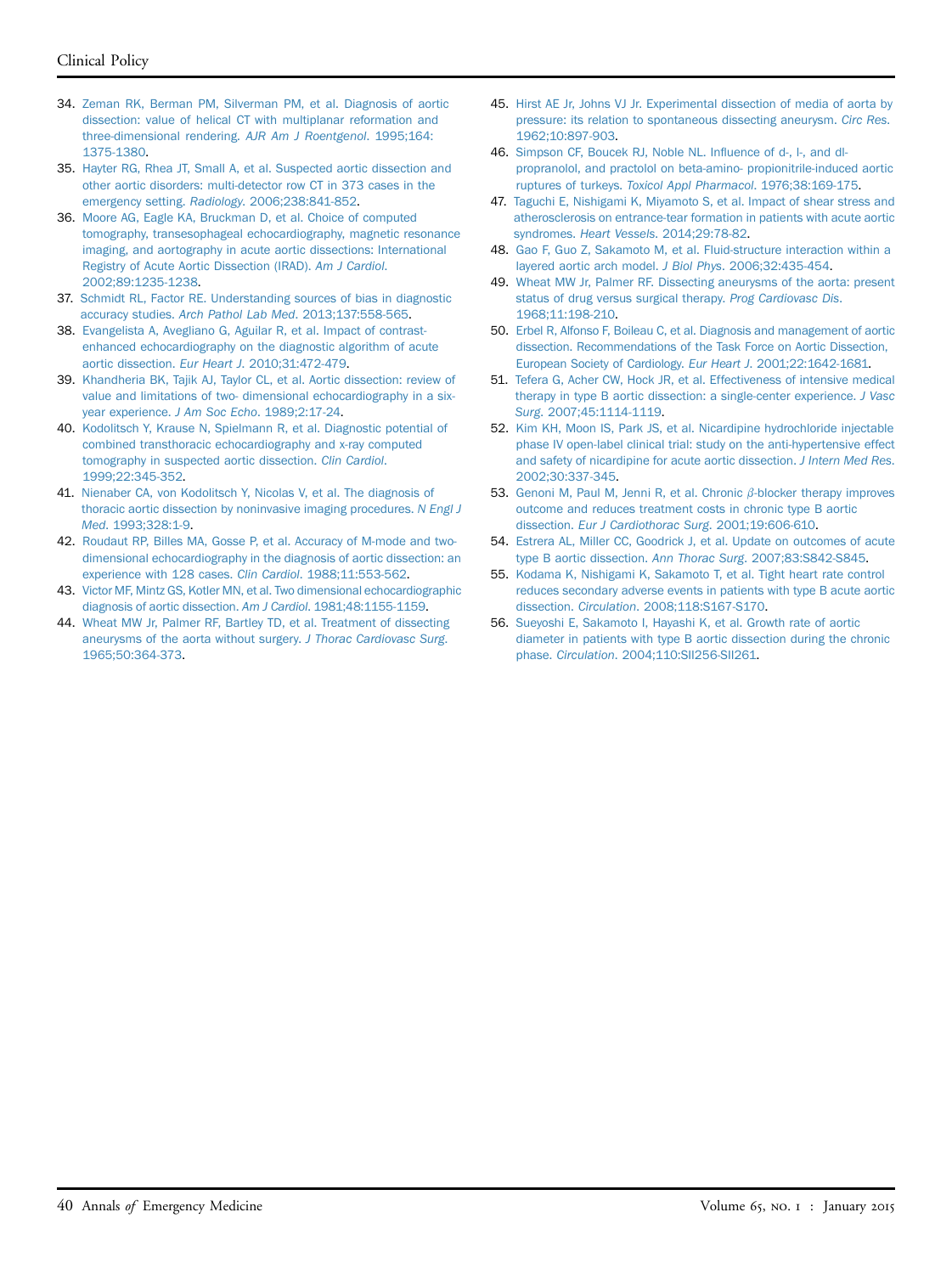#### Appendix A. Literature classification schema[.\\*](#page-9-0)

| Design/Class | Therapy <sup>1</sup>               | Diagnosis <sup>†</sup>                        | <b>Prognosis<sup>5</sup></b>         |  |
|--------------|------------------------------------|-----------------------------------------------|--------------------------------------|--|
|              | Randomized, controlled trial or    | Prospective cohort using a criterion standard | Population prospective cohort or     |  |
|              | meta-analysis of randomized trials | or meta-analysis of prospective studies       | meta-analysis of prospective studies |  |
| ⌒            | Nonrandomized trial                | Retrospective observational                   | Retrospective cohort<br>Case control |  |
| 3            | Case series                        | Case series                                   | Case series                          |  |
|              | Case report                        | Case report                                   | Case report                          |  |
|              | Other (eg. consensus, review)      | Other (eg. consensus, review)                 | Other (eg. consensus, review)        |  |

<span id="page-9-0"></span>\*Some designs (eg, surveys) will not fit this schema and should be assessed individually.

<span id="page-9-1"></span><sup>†</sup>Objective is to measure therapeutic efficacy comparing interventions.

<span id="page-9-2"></span>‡ Objective is to determine the sensitivity and specificity of diagnostic tests.

<span id="page-9-3"></span>§ Objective is to predict outcome, including mortality and morbidity.

#### Appendix B. Approach to downgrading strength of evidence.

|                    | Design/Class |   |   |  |
|--------------------|--------------|---|---|--|
| <b>Downgrading</b> |              | 2 |   |  |
| None               |              | Ш | Ш |  |
| 1 level            | Ш            | Ш | Χ |  |
| 2 levels           | Ш            | X | Χ |  |
| Fatally flawed     | X            | Χ |   |  |

Appendix C. Likelihood ratios and number needed to treat[.\\*](#page-9-4)

| LR $(+)$            | LR $(-)$  |                                                                                 |
|---------------------|-----------|---------------------------------------------------------------------------------|
| 1.0                 | 1.0       | Does not change pretest probability                                             |
| $1 - 5$             | $0.5 - 1$ | Minimally changes pretest probability                                           |
| 10                  | 0.1       | May be diagnostic if the result is concordant with pretest probability          |
| 20                  | 0.05      | Usually diagnostic                                                              |
| 100                 | 0.01      | Almost always diagnostic even in the setting of low or high pretest probability |
| LR likelihood ratio |           |                                                                                 |

LR. likelihood ra

<span id="page-9-4"></span>\*Number needed to treat (NNT): number of patients who need to be treated to achieve 1 additional good outcome; NNT=1/absolute risk reductionx100, where absolute risk reduction is the risk difference between 2 event rates (ie, experimental and control groups).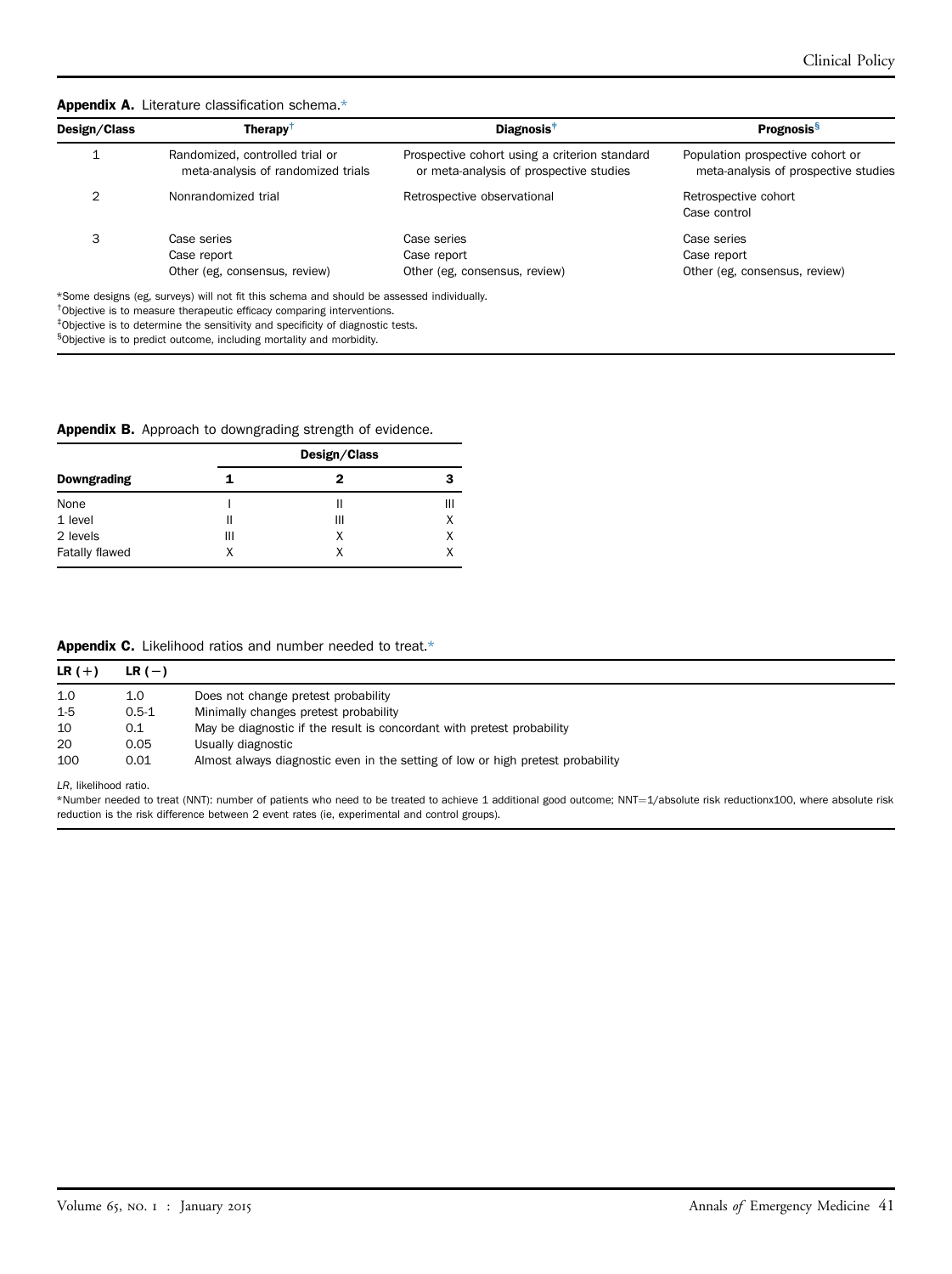Appendix D. Potential benefits and harms of implementing the recommendations.

1. In adult patients with suspected acute nontraumatic thoracic aortic dissection, are there clinical decision rules that identify a group of patients at very low risk for the diagnosis of thoracic aortic dissection?

### Patient Management Recommendations

Level A recommendations. None specified.

Level B recommendations. None specified.

Level C recommendations. In an attempt to identify patients at very low risk for acute nontraumatic thoracic aortic dissection, do not use existing clinical decision rules alone. The decision to pursue further workup for acute nontraumatic aortic dissection should be at the discretion of the treating physician.

Potential Benefit of Implementing the Recommendations: Clinicians recognize the limitations of using clinical decision rules alone to risk stratify patients with suspected acute nontraumatic thoracic aortic dissection.

Potential Harm of Implementing the Recommendations: Harm of implementation of this recommendation is unknown at this time.

2. In adult patients with suspected acute nontraumatic thoracic aortic dissection, is a negative serum D-dimer sufficient to identify a group of patients at very low risk for the diagnosis of thoracic aortic dissection?

### Patient Management Recommendations

Level A recommendations. None specified.

Level B recommendations. None specified.

Level C recommendations. In adult patients with suspected nontraumatic thoracic aortic dissection, do not rely on D-dimer alone to exclude the diagnosis of aortic dissection.

Potential Benefit of Implementing the Recommendations: In ED patients with suspected acute nontraumatic thoracic aortic dissection, the recommendations can help clinicians recognize the limitations of a negative D-dimer result in the setting of suspicion for disease.

Potential Harm of Implementing the Recommendations: The use of D-dimer may lead to unnecessary advanced imaging and exposure to radiation.

3. In adult patients with suspected acute nontraumatic thoracic aortic dissection, is the diagnostic accuracy of CTA at least equivalent to TEE or MRA to exclude the diagnosis of thoracic aortic dissection?

# Patient Management Recommendations

Level A recommendations. None specified.

Level B recommendations. In adult patients with suspected nontraumatic thoracic aortic dissection, emergency physicians may use CTA to exclude thoracic aortic dissection because it has accuracy similar to that of TEE and MRA.

# Level C recommendations. None specified.

Potential Benefit of Implementing the Recommendations: Potential benefits of CT angiogram include ready availability, rapid diagnosis of nontraumatic aortic dissection, and potential identification of alternative disorders.

Potential Harm of Implementing the Recommendations: Potential harms of CT angiogram include adverse events due to risks of intravenous contrast administration such as anaphylaxis, contrast-induced nephropathy, local contrast extravasation, and radiation exposure.

4. In adult patients with suspected acute nontraumatic thoracic aortic dissection, does an abnormal bedside TTE establish the diagnosis of thoracic aortic dissection?

### Patient Management Recommendations

Level A recommendations. None specified.

Level B recommendations. In adult patients with suspected nontraumatic thoracic aortic dissection, do not rely on an abnormal bedside TTE result to definitively establish the diagnosis of thoracic aortic dissection.

Level C recommendations. In adults patients with suspected nontraumatic thoracic aortic dissection, immediate surgical consultation or transfer to a higher level of care should be considered if a TTE is suggestive of aortic dissection. (Consensus recommendation)

Potential Benefit of Implementing the Recommendations: In adult patients with suspected acute nontraumatic thoracic aortic dissection, implementing the recommendation will avoid patients being directed to inappropriate intervention on the basis of a false-positive echocardiography result.

Potential Harm of Implementing the Recommendations: Lack of reliance on bedside TTE results to establish the diagnosis may result in delay of diagnosis and additional testing.

# 5. In adult patients with acute nontraumatic thoracic aortic dissection, does targeted heart rate and blood pressure lowering reduce morbidity or mortality?

# Patient Management Recommendations

Level A recommendations. None specified.

Level B recommendations. None specified.

Level C recommendations. In adult patients with acute nontraumatic thoracic aortic dissection, decrease blood pressure and pulse if elevated. However, there are no specific targets that have demonstrated a reduction in morbidity and mortality.

Potential Benefit of Implementing the Recommendations: Deceasing heart rate and blood pressure may reduce the risk of further dissection and improve outcomes.

Potential Harm of Implementing the Recommendations: Reducing blood pressure and heart rate aggressively in select patients may result in adverse events, such as in patients with severe aortic insufficiency or pericardial tamponade.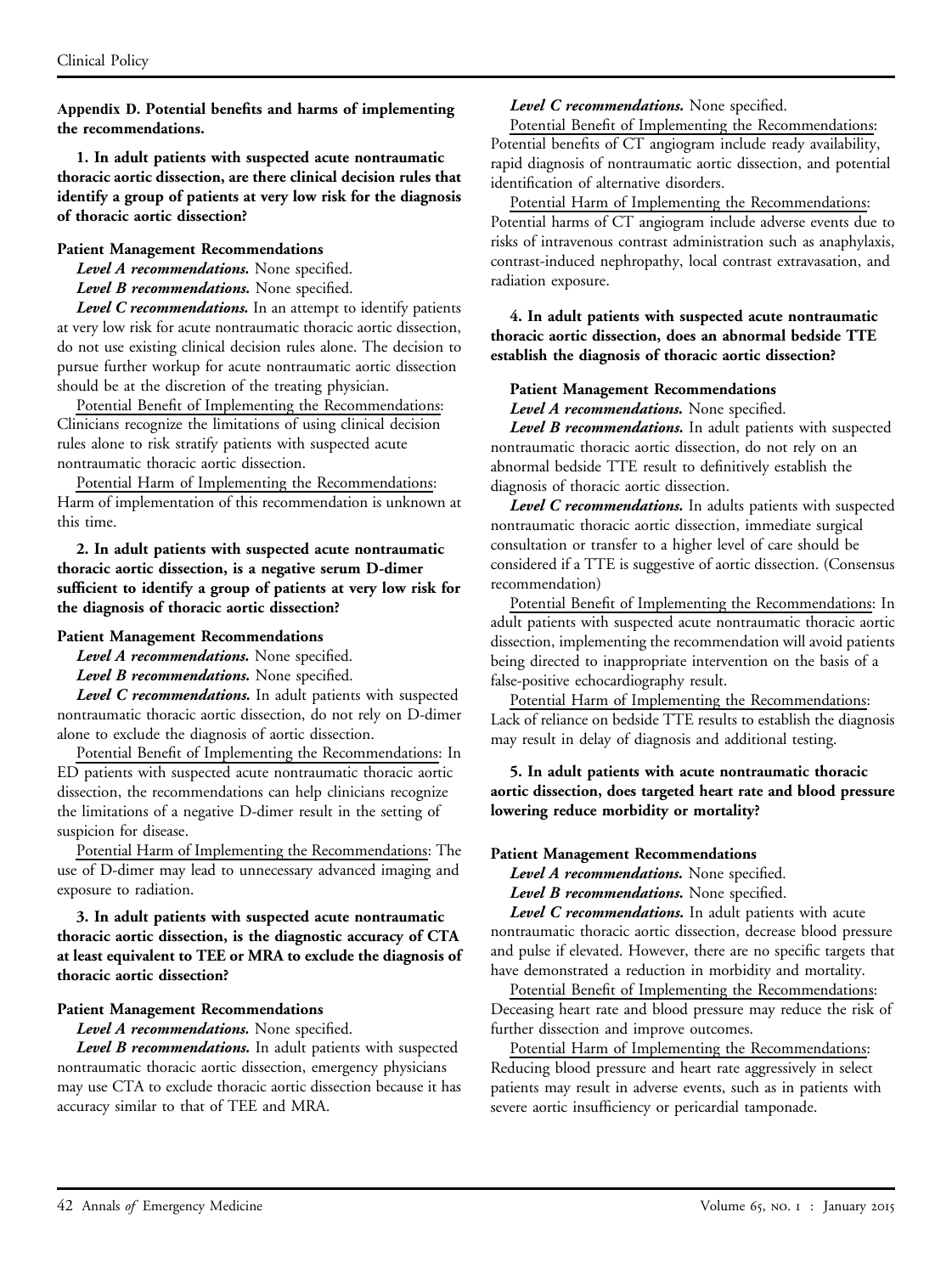| <b>Study and</b><br>Year<br><b>Published</b>       | <b>Class of</b><br><b>Evidence</b> | <b>Setting and</b><br><b>Study</b>               | <b>Methods and Outcome</b><br><b>Measures</b>                                                                                                                                                                                                                                                                                                                                                                                                                                                                                                                                                                                                | <b>Results</b>                                                                                                                                                                                                                                                                                                                                                                                                                                                                                                                                                                             | <b>Limitations and Comments</b>                                                                                                                                                                                                                                                                                                                                                                                                           |
|----------------------------------------------------|------------------------------------|--------------------------------------------------|----------------------------------------------------------------------------------------------------------------------------------------------------------------------------------------------------------------------------------------------------------------------------------------------------------------------------------------------------------------------------------------------------------------------------------------------------------------------------------------------------------------------------------------------------------------------------------------------------------------------------------------------|--------------------------------------------------------------------------------------------------------------------------------------------------------------------------------------------------------------------------------------------------------------------------------------------------------------------------------------------------------------------------------------------------------------------------------------------------------------------------------------------------------------------------------------------------------------------------------------------|-------------------------------------------------------------------------------------------------------------------------------------------------------------------------------------------------------------------------------------------------------------------------------------------------------------------------------------------------------------------------------------------------------------------------------------------|
| von<br>Kodolitsch<br>et al <sup>10</sup><br>(2000) | $\mathop{\rm III}\nolimits$        | <b>Design</b><br>Observational<br>study          | 41,495 patients evaluated<br>with chest pain, back pain,<br>or both; 38,819 excluded<br>cases with evidence of<br>alternative diagnosis (eg,<br>acute coronary syndrome); 2<br>emergency physicians<br>agreed on exclusion of 2,426<br>for low clinical concerns for<br>thoracic aortic dissection and<br>shared clinical suspicion for<br>thoracic aortic dissection in<br>N=250 patients; diagnostic<br>imaging studies plus<br>findings at surgery or<br>autopsy established final<br>diagnosis; 128 patients had<br>thoracic aortic dissection,<br>122 did not; 26 clinical<br>variables were evaluated;<br>stepwise logistic regression | 3 independent clinical<br>variables permitted<br>identification of thoracic<br>aortic dissection and risk<br>stratification; probability of<br>thoracic aortic dissection<br>was low $(7%)$ in absence of<br>3 variables (aortic pain with<br>acute onset of pain and/or<br>tearing/ripping pain;<br>mediastinal widening and/or<br>aortic widening on chest<br>radiograph [portable or PA<br>and lateral]; and pulse<br>differentials [absence of<br>proximal extremity pulse or<br>carotid pulse] and/or blood<br>pressure differentials<br>[difference of $>20$ mm Hg<br>between arms]) | Selection bias                                                                                                                                                                                                                                                                                                                                                                                                                            |
| $\overline{\text{Klompas}^{11}}$<br>(2002)         | $\mathop{\rm III}$                 | Meta-<br>analysis and<br>comprehensive<br>review | model<br>Structured literature search;<br>original studies describing<br>clinical findings with 18 or<br>more consecutive patients<br>with confirmed thoracic<br>aortic dissection;<br>Outcome: review accuracy<br>of clinical history, physical<br>examination, and chest<br>radiograph in thoracic aortic<br>dissection diagnosis                                                                                                                                                                                                                                                                                                          | $N=1,848$ cases from 21<br>studies; patients with 0 of 3<br>triad ("aortic pain" of<br>sudden onset tearing/ripping<br>pain or both; blood pressure<br>or pulse differential; and<br>widened mediastinum) were<br>unlikely to have thoracic<br>aortic dissection; LR-0.07<br>$(95\% \text{ CI } 0.03 \text{ to } 0.17)$                                                                                                                                                                                                                                                                    | Roughly half of the patients in this<br>review were diagnosed with thoracic<br>aortic dissection; inclusion or selection<br>bias; study may overestimate<br>sensitivity and underestimate<br>specificity; only 1 reviewer; not<br>blinded; only 4 studies had controls;<br>physical and history examination still<br>cannot exclude diagnosis (4% still had<br>thoracic aortic dissection even if 0 of 3<br>triad); LR- extends to $0.17$ |

H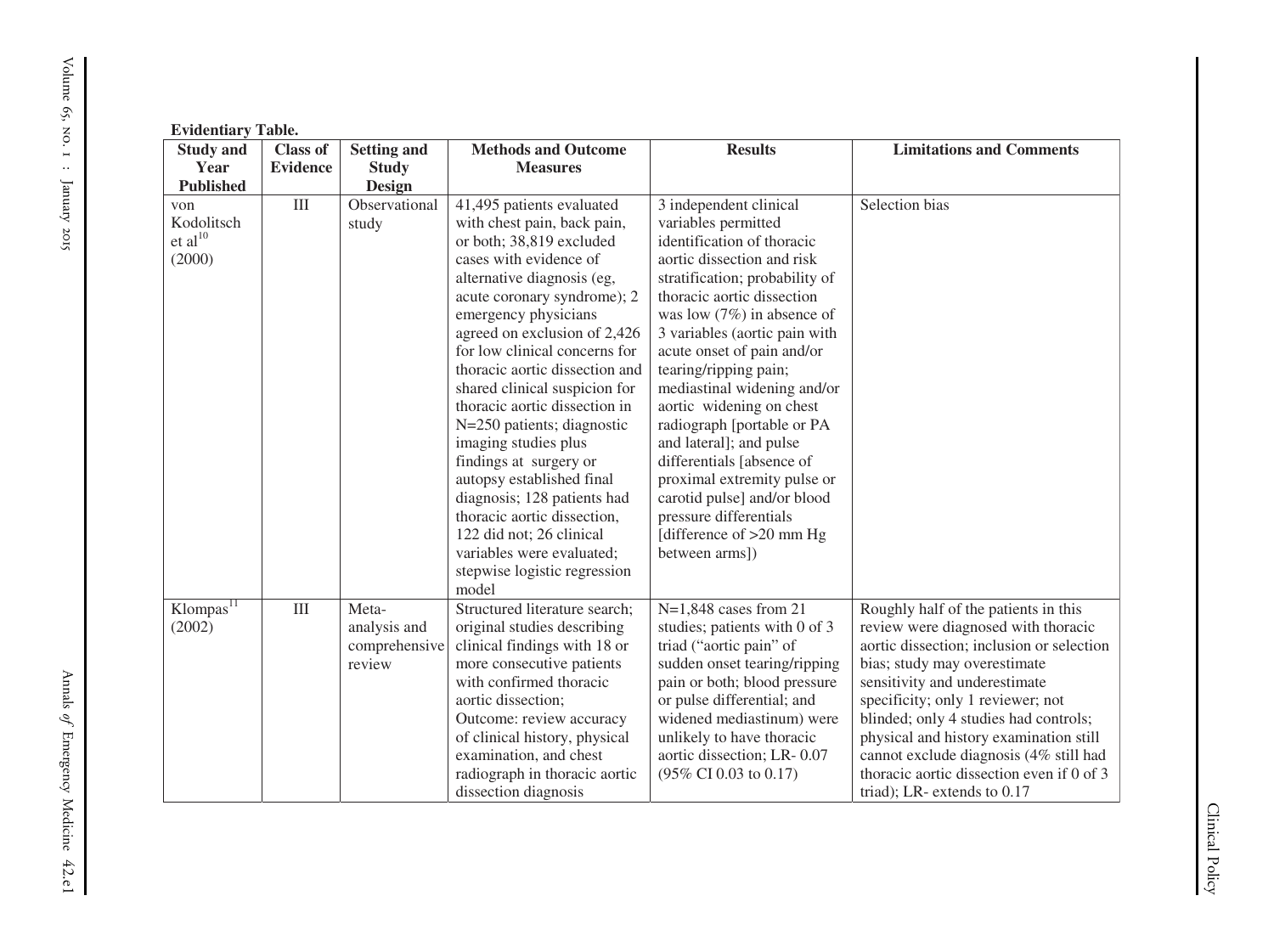| <b>Study and</b>           | <b>Class of</b> | <b>Setting and</b>  | <b>Methods and Outcome</b>                   | <b>Results</b>                    | <b>Limitations and Comments</b> |
|----------------------------|-----------------|---------------------|----------------------------------------------|-----------------------------------|---------------------------------|
| Year<br><b>Published</b>   | <b>Evidence</b> | <b>Study Design</b> | <b>Measures</b>                              |                                   |                                 |
| Rogers et al <sup>16</sup> | Ш               | Prospective         | Assessment of patients                       | ADD score 0: 108 patients         | ADD score may not work as       |
| (2011)                     |                 | multinational       | enrolled in IRAD database                    | $(4.3\%)$ were identified as low  | well in general or              |
|                            |                 | study from 24       | 1996-2009; diagnosis based on                | risk; of the 108 low-risk         | undifferentiated populations    |
|                            |                 | centers; 2,538      | diagnostic imaging studies,                  | patients with thoracic aortic     | because patients in database    |
|                            |                 | patients with       | surgery, or autopsy;                         | dissection 72 had chest           | were likely typical thoracic    |
|                            |                 | thoracic aortic     | 290 variables recorded;                      | radiographs; 35 of 72 (48.6%)     | aortic dissection cases; study  |
|                            |                 | dissection          | evaluated sensitivity of                     | chest radiographs showed          | design may lead to              |
|                            |                 |                     | thoracic aortic dissection                   | wide mediastinum                  | overtesting; patients were      |
|                            |                 |                     | guideline diagnostic algorithm               |                                   | misidentified                   |
|                            |                 |                     | published in Hiratzaka et al <sup>17</sup> ; |                                   |                                 |
|                            |                 |                     | ADD risk score $(0 \text{ to } 3)$           |                                   |                                 |
|                            |                 |                     | calculated based on number of                |                                   |                                 |
|                            |                 |                     | risk categories (high-risk                   |                                   |                                 |
|                            |                 |                     | predisposing conditions, pain                |                                   |                                 |
|                            |                 |                     | features, examination                        |                                   |                                 |
|                            |                 |                     | features);                                   |                                   |                                 |
|                            |                 |                     | low-risk ADD score: 0                        |                                   |                                 |
| Nazerian et                | III             | Retrospective       | Included patients with                       | ADD score 0: 439 patients         | Selection bias is likely        |
| $al^{18}$ (2014)           |                 | study at 2          | suspected aortic dissection                  | $(33.1\%)$ were identified as low | because all patients were       |
|                            |                 | cardiovascular      | enrolled prospectively in a                  | risk; of the low-risk patients    | referred to the registry by the |
|                            |                 | centers             | registry prior to diagnosis of               | 26 (2%) were diagnosed with       | treating physician based on     |
|                            |                 |                     | dissection; ADD risk scores                  | acute aortic dissection; LR-      | suspicion                       |
|                            |                 |                     | were calculated; diagnosis was               | was 0.22 (95% CI 0.15 to          |                                 |
|                            |                 |                     | based on a 2-physician review                | 0.22)                             |                                 |
|                            |                 |                     | of imaging, autopsy, or                      |                                   |                                 |
|                            |                 |                     | surgical reports                             |                                   |                                 |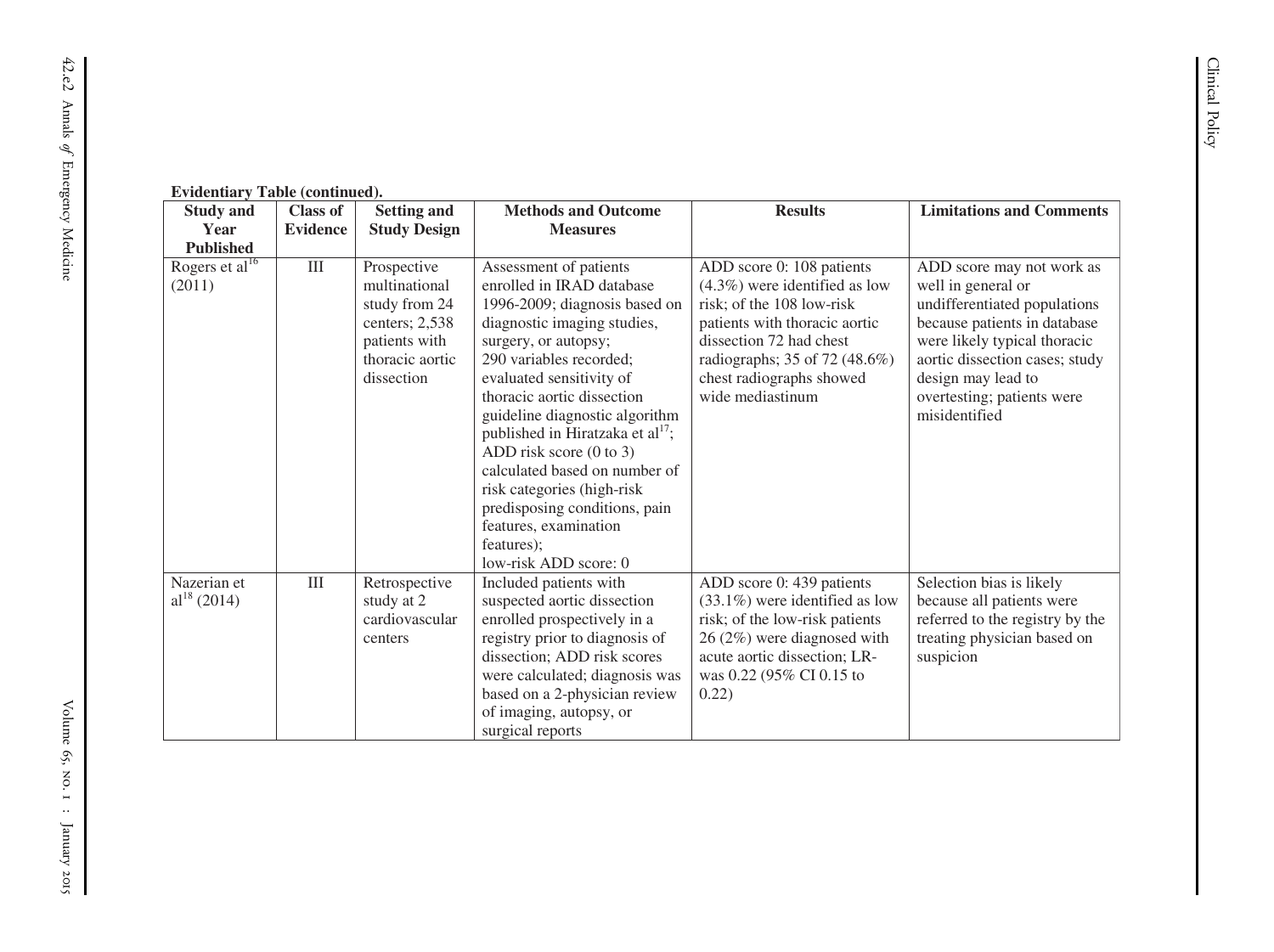| <b>Study and</b><br>Year<br><b>Published</b> | <b>Class of</b><br><b>Evidence</b> | <b>Setting and</b><br><b>Study Design</b>                          | <b>Methods and Outcome</b><br><b>Measures</b>                                                                                                                                                                                                                                                                                          | <b>Results</b>                                                                                                                                                                                                                                                                                             | <b>Limitations and Comments</b>                                                                                                                                                                       |
|----------------------------------------------|------------------------------------|--------------------------------------------------------------------|----------------------------------------------------------------------------------------------------------------------------------------------------------------------------------------------------------------------------------------------------------------------------------------------------------------------------------------|------------------------------------------------------------------------------------------------------------------------------------------------------------------------------------------------------------------------------------------------------------------------------------------------------------|-------------------------------------------------------------------------------------------------------------------------------------------------------------------------------------------------------|
| Akutsu et al <sup>19</sup><br>(2005)         | $\rm III$                          | Academic<br>critical care<br>unit;<br>prospective<br>cohort        | Patients with suspected acute<br>aortic dissection, sudden-onset<br>chest or back pain with<br>nonischemic ECG had a<br>bedside D-dimer and CT scan<br>and were compared with a<br>reference group; 78 patients,<br>30 with acute aortic dissection                                                                                    | D-dimer $>0.5 \mu g/mL$ ;<br>sensitivity 100%;<br>specificity 54%;<br>PPV 58%;<br>NPV 100%;<br>$LR +: 2.17$ ;<br>$LR - 0$ :<br>median D-dimer values<br>$(\mu g/mL)$ :<br>without acute aortic dissection:<br>0.42;<br>with acute aortic dissection:<br>1.80                                               | Rapid bedside assay Roche<br>cardiac D-dimer; exact D-<br>dimer levels not assessed in 9<br>patients $(12\%)$ secondary to<br>levels being too high or too<br>low to detect with the bedside<br>assay |
| Eggebrecht et<br>$al^{20}$ (2004)            | III                                | Netherlands<br>study; unclear<br>setting;<br>prospective<br>cohort | Analyzed blood from patients<br>with chest pain presenting<br>within 48 h of symptom onset<br>and compared with<br>asymptomatic patients with<br>previously diagnosed chronic,<br>stable aortic dissection;<br>diagnosis of aortic dissection<br>confirmed by 2 imaging<br>modalities; 96 patients, 16<br>with acute aortic dissection | D-dimer highly elevated in<br>pulmonary embolism and<br>aortic dissection;<br>D-dimer cutoff value of 626<br>$\mu$ g/L;<br>sensitivity 100%;<br>specificity 73%;<br>$LR +: 3.7;$<br>$LR - 0$ :<br>D-dimer cutoff value of 500<br>$\mu$ g/L;<br>sensitivity 100%;<br>specificity 67%;<br>$LR+: 3.0$<br>LR:0 | Dade Behring D-dimer latex-<br>enhanced turbidimetric test;<br>only patients with aortic<br>dissection in whom a clear<br>timeline for onset of<br>symptoms that could be<br>delineated were included |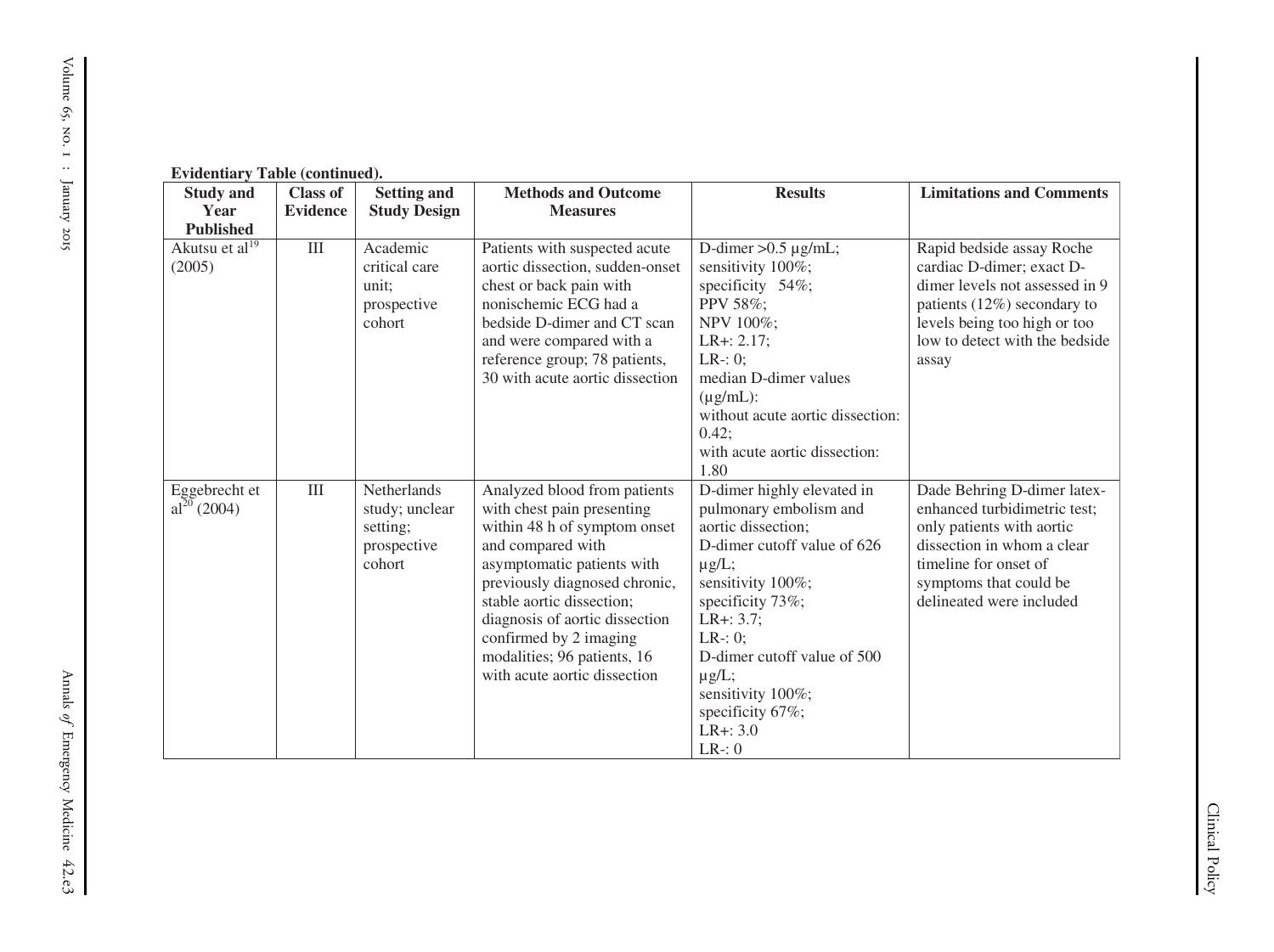| пласпиат у таріс (сопишаса): |                 |                                                                                         |                                                                                                                                                                                                                               |                                                                                                                                                            |                                                                                                                                                                                                                                                                                                                                                               |
|------------------------------|-----------------|-----------------------------------------------------------------------------------------|-------------------------------------------------------------------------------------------------------------------------------------------------------------------------------------------------------------------------------|------------------------------------------------------------------------------------------------------------------------------------------------------------|---------------------------------------------------------------------------------------------------------------------------------------------------------------------------------------------------------------------------------------------------------------------------------------------------------------------------------------------------------------|
| <b>Study and</b>             | <b>Class of</b> | <b>Setting and</b>                                                                      | <b>Methods and Outcome</b>                                                                                                                                                                                                    | <b>Results</b>                                                                                                                                             | <b>Limitations and Comments</b>                                                                                                                                                                                                                                                                                                                               |
| Year                         | <b>Evidence</b> | <b>Study Design</b>                                                                     | <b>Measures</b>                                                                                                                                                                                                               |                                                                                                                                                            |                                                                                                                                                                                                                                                                                                                                                               |
| <b>Published</b>             |                 |                                                                                         |                                                                                                                                                                                                                               |                                                                                                                                                            |                                                                                                                                                                                                                                                                                                                                                               |
| Ersel et $al21$<br>(2010)    | Ш               | Turkish<br>retrospective<br>chart review of<br>ED patients;<br>tertiary care<br>setting | Patients with chest pain who<br>received D-dimers in the ED<br>and acute aortic dissection<br>confirmed with CT showing<br>intimal flap; 99 patients, 30<br>with acute aortic dissection                                      | D-dimer $\geq$ 0.246 µg/mL;<br>sensitivity 96.6%;<br>specificity 52.2%;<br>NPV 97.3%;<br>PPV 46.8%;<br>$LR + 2.02;$<br>$LR = 0.06$                         | Dade Behring<br>immunoturbidimetric assay;<br>1 patient with negative D-<br>dimer result had an aortic<br>dissection but it was "chronic<br>aortic dissection" (presented<br>nearly 2 wk after onset of<br>symptoms); 8 patients with<br>chronic aortic dissection were<br>categorized into the nonaortic<br>dissection group for statistical<br>calculations |
| Hazui et $al22$<br>(2005)    | Ш               | Japanese<br>retrospective,<br>case control<br>study                                     | Analyzed blood from patients<br>with aortic dissection and<br>myocardial infarction who<br>presented within 4 h of<br>symptom onset; aortic<br>dissection confirmed by CT;<br>78 patients, 29 with acute<br>aortic dissection | D-dimer $>0.8 \mu g/mL$ ;<br>sensitivity 93.1%; 2 patients<br>with D-dimer $< 0.8$ g/mL had<br>an acute aortic dissection with<br>a thrombosed false lumen | Roche latex agglutination;<br>patients with an aortic<br>dissection and thrombosed<br>false lumen exhibit<br>significantly lower D-dimer<br>levels                                                                                                                                                                                                            |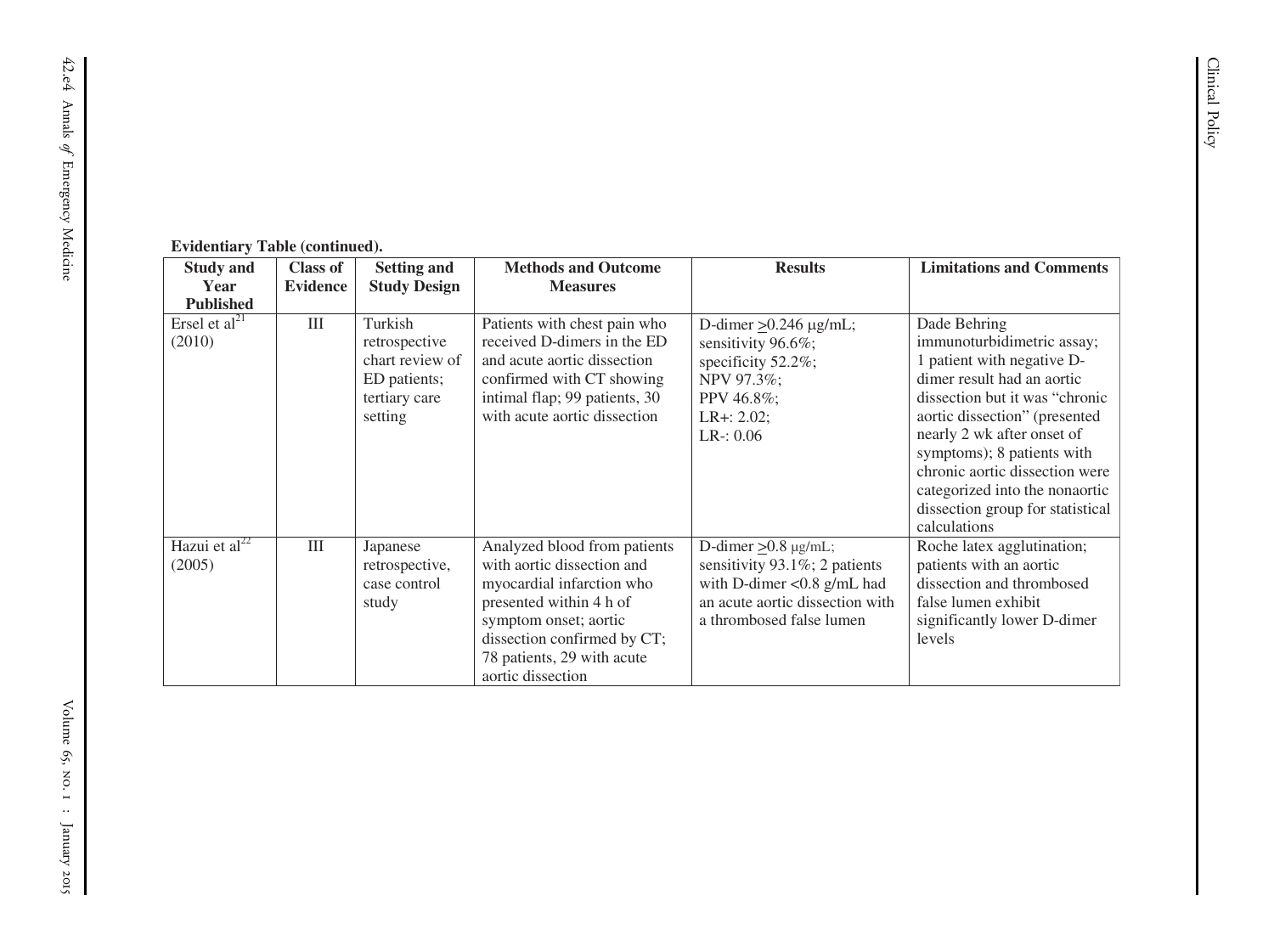| <b>Study and</b><br>Year<br><b>Published</b> | <b>Class of</b><br><b>Evidence</b> | <b>Setting and</b><br><b>Study Design</b>                                 | <b>Methods and Outcome</b><br><b>Measures</b>                                                                                                                                                                                                         | <b>Results</b>                                                                                                                                                                                                                                                                      | <b>Limitations</b> and<br><b>Comments</b>                                                                                                                                                                                                                                                |
|----------------------------------------------|------------------------------------|---------------------------------------------------------------------------|-------------------------------------------------------------------------------------------------------------------------------------------------------------------------------------------------------------------------------------------------------|-------------------------------------------------------------------------------------------------------------------------------------------------------------------------------------------------------------------------------------------------------------------------------------|------------------------------------------------------------------------------------------------------------------------------------------------------------------------------------------------------------------------------------------------------------------------------------------|
| Hazui et al $^{23}$<br>(2006)                | $\mathop{\rm III}$                 | Japanese<br>retrospective<br>chart review                                 | Patients with CT-confirmed<br>acute aortic dissection had<br>blood for D-dimer testing<br>drawn in the ED; 113 patients<br>with acute aortic dissection (29<br>previously reported by Hazui<br>et al, $2005^{22}$ )                                   | D-dimer cutoff value of 0.4 µg/mL;<br>sensitivity 91.35%; $9(8\%)$ patients<br>with acute aortic dissection had<br>negative D-dimer result                                                                                                                                          | Roche latex agglutination;<br>first report to demonstrate<br>a limitation concerning<br>sensitivity of D-dimer                                                                                                                                                                           |
| Marill <sup>24</sup> (2008)                  | III                                | Meta-analysis                                                             | Literature review of patients<br>with confirmed aortic<br>dissection and D-dimer; 349<br>patients, 327 with acute aortic<br>dissection                                                                                                                | 349 pooled patients;<br>D-dimer $>0.5 \mu g/mL$ ;<br>sensitivity 94%;<br>specificity 40% to 100%                                                                                                                                                                                    | Test type varied; 11<br>studies reviewed                                                                                                                                                                                                                                                 |
| Ohlmann et<br>$al^{25}$ (2006)               | III                                | French study;<br>single center;<br>retrospective<br>case control<br>study | 94 acute aortic dissection (<15<br>days) and 94 control patients<br>with suspected dissection but<br>later ruled out who had D-<br>dimer testing; aortic dissection<br>confirmed by imaging or<br>autopsy; 188 patients, 94 with<br>aortic dissection | D-dimer $>400$ ng/mL;<br>sensitivity 99%;<br>specificity 34%;<br>$LR +: 1.5;$<br>LR $-: 0.3;$<br>93 of 94 patients with aortic<br>dissection had a positive D-dimer<br>result                                                                                                       | Sta-Liatest D-DI<br>immunoturbidimetric<br>assay (Diagnostica Stago);<br>1 normal D-dimer result<br>had localized intramural<br>hematoma without intimal<br>flap; D-dimer level<br>significantly lower in<br>patients with intramural<br>hematoma vs patients with<br>patent false lumen |
| Shimony et<br>$al^{26}$ (2011)               | III                                | Meta-analysis                                                             | 7 studies; 298 patients with<br>acute (within 2 wk) aortic<br>dissection                                                                                                                                                                              | D-dimer threshold of 500 ng/mL;<br>sensitivity 97% (95% CI 0.94% to<br>$0.99\%$ ;<br>specificity 56% (95% CI 0.51%)<br>to 0.60%); NPV: .96 (95% CI<br>0.93 to 0.98); PPV: .60 (95% CI<br>$0.55$ to $0.66$ );<br>LR-: 0.06 (95% CI 0.03 to 0.12);<br>LR+: 2.43 (95% CI 1.89 to 3.12) | Assays varied                                                                                                                                                                                                                                                                            |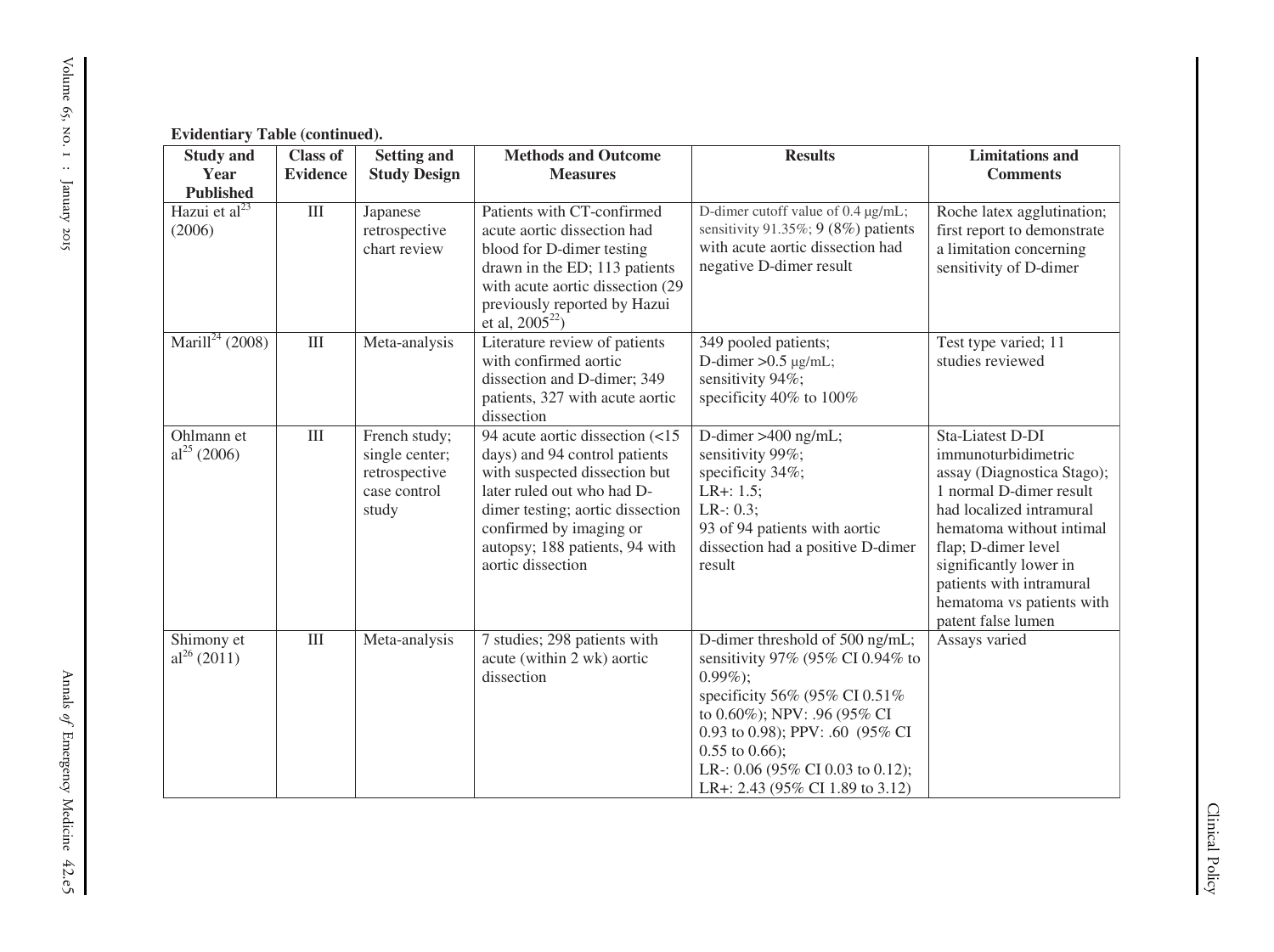| <b>Study and</b><br>Year<br><b>Published</b> | <b>Class of</b><br><b>Evidence</b> | <b>Setting and</b><br><b>Study Design</b>                                  | <b>Methods and Outcome</b><br><b>Measures</b>                                                                                                                                                                                                                                                                                                                                                            | <b>Results</b>                                                                                                                                                                                                                                                                         | <b>Limitations and Comments</b>                                                                                                                                                                                                   |
|----------------------------------------------|------------------------------------|----------------------------------------------------------------------------|----------------------------------------------------------------------------------------------------------------------------------------------------------------------------------------------------------------------------------------------------------------------------------------------------------------------------------------------------------------------------------------------------------|----------------------------------------------------------------------------------------------------------------------------------------------------------------------------------------------------------------------------------------------------------------------------------------|-----------------------------------------------------------------------------------------------------------------------------------------------------------------------------------------------------------------------------------|
| Sodeck et $al^{27}$<br>(2007)                | $\rm III$                          | Austrian study;<br>single site;<br>tertiary care;<br>prospective<br>cohort | D-dimer ordered immediately<br>after diagnosis of ascending<br>aortic dissection established;<br>65 patients                                                                                                                                                                                                                                                                                             | D-dimer $>0.1 \mu g/mL$ ;<br>sensitivity 100%;<br>D-dimer $>0.5$ $\mu$ g/mL;<br>sensitivity 98%;<br>D-dimer $>0.9 \mu g/mL$ ;<br>sensitivity 86%;<br>NPV ranged from 92% to<br>100%                                                                                                    | STA latex agglutination<br>(Roche)                                                                                                                                                                                                |
| Suzuki et al <sup>28</sup><br>(2009)         | III                                | Multicenter;<br>prospective<br>cohort                                      | 220 patients; 87 with acute<br>aortic dissection; 133 control                                                                                                                                                                                                                                                                                                                                            | D-dimer cutoff value of 500<br>ng/mL;<br>sensitivity 96.6% (95% CI<br>90.3% to 99.3%);<br>specificity 46.6% (95% CI<br>37.9% to 55.5%);<br>$LR +: 1.8;$<br>$LR = 0.07$ ;<br>PPV 37.6;<br><b>NPV 97.6</b>                                                                               | Triage D-dimer;<br>predictive values based on<br>prevalence of disease<br>estimated at 25%; slight trend<br>for false lumen patency to be<br>associated with higher D-<br>dimer level but it was not<br>statistically significant |
| Nazerian et<br>$al^{29}$ (2014)              | III                                | Retrospective<br>study at 2<br>cardiovascular<br>centers                   | Included patients with<br>suspected aortic dissection<br>enrolled prospectively in a<br>registry prior to diagnosis of<br>dissection; D-dimer was<br>obtained at physician<br>discretion; latex agglutination<br>test was performed with a<br>threshold of 500 ng/mL; ADD<br>was retrospectively applied;<br>diagnosis was based on a 2-<br>physician review of imaging,<br>autopsy, or surgical reports | Risk score and D-dimer were<br>obtained for 1,035 patients; the<br>ADD was 0 in 322 patients<br>and 1.8% had an aortic<br>dissection; the D-dimer LR-<br>was 0 in these patients; in the<br>overall patient population of<br>1,035 the D-dimer LR- was<br>$0.05$ (95% CI 0.02 to 0.13) | Selection bias is likely<br>because all patients were<br>referred to the registry by the<br>treating physician based on<br>suspicion; not all patients<br>with a suspected aortic<br>dissection had a D-dimer<br>obtained         |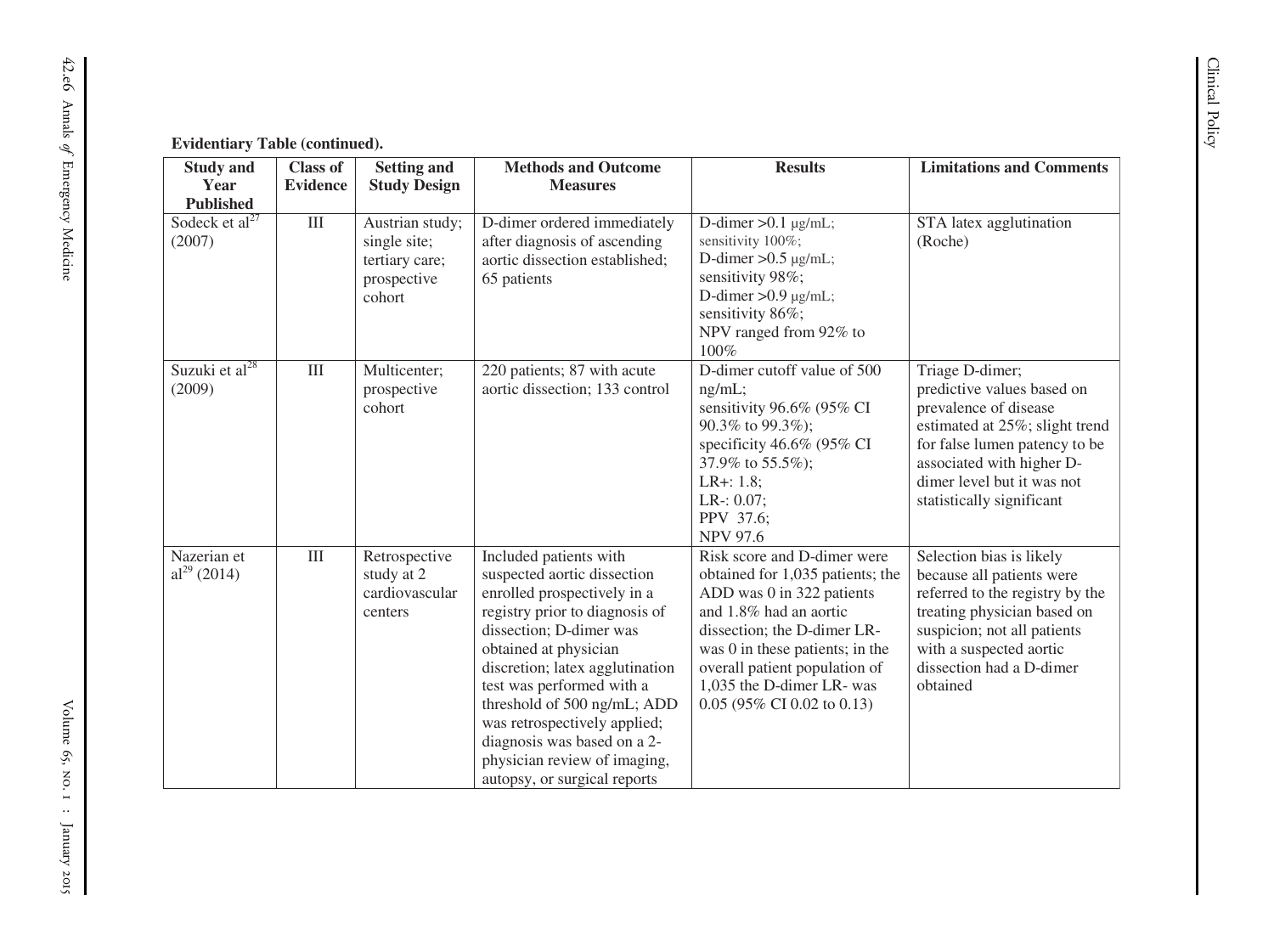| <b>Evidentiary Table (continued).</b> |  |  |  |  |
|---------------------------------------|--|--|--|--|
|---------------------------------------|--|--|--|--|

| <b>Study and</b><br>Year  | <b>Class of</b><br><b>Evidence</b> | <b>Setting and</b><br><b>Study Design</b>                                                               | <b>Methods and Outcome</b><br><b>Measures</b>                                                                                                                                                                                                                                              | <b>Results</b>                                                                                                                                                                                                                                                                                                                                                                                                                                                                              | <b>Limitations and Comments</b>                                                                                                                                                                                                                                                                         |
|---------------------------|------------------------------------|---------------------------------------------------------------------------------------------------------|--------------------------------------------------------------------------------------------------------------------------------------------------------------------------------------------------------------------------------------------------------------------------------------------|---------------------------------------------------------------------------------------------------------------------------------------------------------------------------------------------------------------------------------------------------------------------------------------------------------------------------------------------------------------------------------------------------------------------------------------------------------------------------------------------|---------------------------------------------------------------------------------------------------------------------------------------------------------------------------------------------------------------------------------------------------------------------------------------------------------|
| <b>Published</b>          |                                    |                                                                                                         |                                                                                                                                                                                                                                                                                            |                                                                                                                                                                                                                                                                                                                                                                                                                                                                                             |                                                                                                                                                                                                                                                                                                         |
| Shiga et $al31$<br>(2006) |                                    | Systematic<br>review and<br>meta-analysis<br>of diagnostic<br>accuracy of<br>TEE, CT, and<br><b>MRI</b> | Selected studies: prospective,<br>at least 1 imaging technique<br>was used, reported absolute<br>numbers of true-positive,<br>false-negative, true-negative,<br>and false-positive results,<br>reference standard for<br>diagnosing thoracic aortic<br>dissection was clearly<br>indicated | 16 studies including 1,139<br>patients met inclusion criteria;<br>TEE (10 studies): sensitivity<br>98% (95% CI 95% to 99%),<br>specificity 95% (95% CI 92%)<br>to $97\%$ ); LR+: 14.1; LR-: 0.4;<br>helical CT (3 studies):<br>sensitivity $100\%$ (95% CI 96%)<br>to $100\%$ ), specificity 98%<br>(95% CI 87% to 99%); LR+:<br>13.9; LR-:0.02; MRI (7)<br>studies): sensitivity 98% (95%)<br>CI 95% to 99%), specificity<br>98\% (95\% CI 95\% to 100\%);<br>LR $+$ : 25.3; LR $-$ : 0.05 | Only 3 helical CT studies<br>included with a total of 117<br>patients with aortic dissection<br>(18 of whom had subacute or<br>chronic aortic dissections);<br>the sensitivity is likely overly<br>optimistic given the high<br>percentage of patients with<br>the disease in this population<br>cohort |

H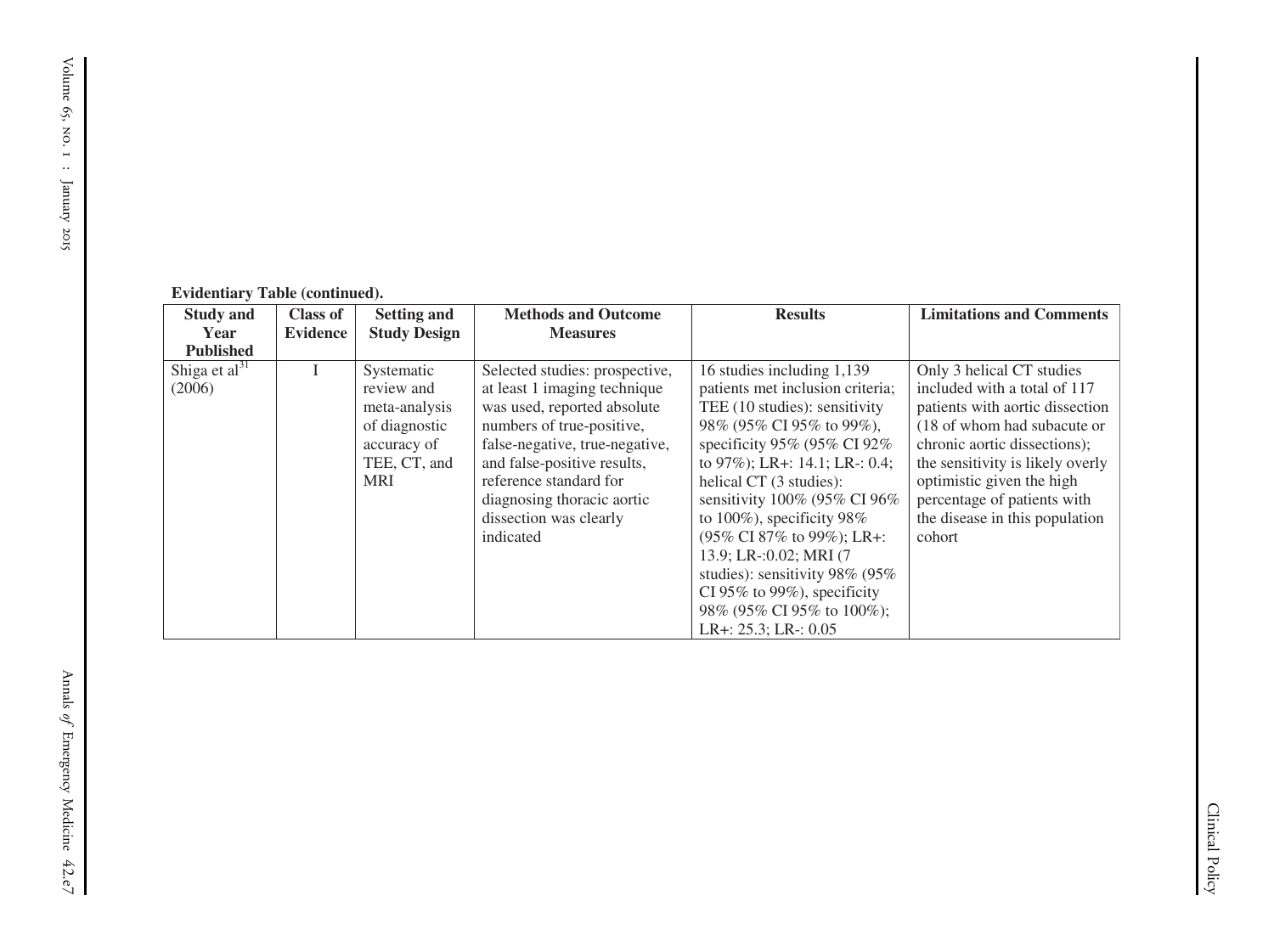| Ξ |
|---|
|   |
|   |

| <b>Study and</b><br>Year<br><b>Published</b> | <b>Class of</b><br><b>Evidence</b> | <b>Setting and</b><br><b>Study Design</b>                           | <b>Methods and Outcome</b><br><b>Measures</b>                                                                                                                                                                                                                              | <b>Results</b>                                                                                                                                                                                                                            | <b>Limitations</b> and<br><b>Comments</b>                                                                                                                                                                                       |
|----------------------------------------------|------------------------------------|---------------------------------------------------------------------|----------------------------------------------------------------------------------------------------------------------------------------------------------------------------------------------------------------------------------------------------------------------------|-------------------------------------------------------------------------------------------------------------------------------------------------------------------------------------------------------------------------------------------|---------------------------------------------------------------------------------------------------------------------------------------------------------------------------------------------------------------------------------|
| Sommer et $al32$<br>(1996)                   | $\rm II$                           | German<br>academic<br>medical<br>center;<br>prospective<br>cohort   | Symptomatic patients<br>clinically suspected to<br>have aortic dissection who<br>were able to have TEE<br>followed by spiral CT and<br>MRI within 48 h;<br>outcome: aortic dissection<br>diagnosis on autopsy,<br>intraoperative exploration,<br>angiography, or follow-up | N=49; sensitivity 100% (95% CI 89% to<br>100%) for all 3 study modalities;<br>CT specificity 100% (95% CI 79% to<br>$100\%$ ;<br>TEE specificity 94% (95% CI 70% to<br>$100\%$<br>MRI specificity 94% (95% CI 70% to<br>$100\%$ )         | 10 of 49 enrolled<br>patients had previous<br>repair of Stanford type<br>A dissection; only 1<br>interpreter for each<br>imaging modality but<br>the interpreter was<br>blinded and followed<br>strict diagnostic criteria      |
| Yoshida et $al^{33}$<br>(2003)               | $\bf{I}$                           | Japanese<br>academic<br>medical<br>center;<br>prospective<br>cohort | Patients receiving<br>emergency helical CT for<br>suspected aortic dissection<br>or intramural hematoma;<br>outcome: aortic dissection<br>confirmed with surgery                                                                                                           | N=121 (58 aortic dissection diagnoses and<br>1 refused surgery); sensitivity 100%;<br>specificity 100%; LR+: undefined; LR-:<br>0.12 (95% CI 0.02 to 0.78)                                                                                | Two interpreters of CT<br>imaging before surgery<br>were aware of clinical<br>history but blinded to<br>other imaging                                                                                                           |
| Zeman et al <sup>34</sup><br>(1995)          | $\rm III$                          | Academic<br>medical<br>center;<br>prospective<br>study              | Patients with chest pain or<br>abnormal chest radiograph<br>referred for helical CT;<br>outcome: aortic dissection<br>based on surgery,<br>angiography, or clinical<br>outcome                                                                                             | N=23 with 7 true positives, 15 true<br>negatives, and 1 false positive;<br>sensitivity 93.8%;<br>specificity 100%                                                                                                                         | Very small sample (7<br>aortic dissections)                                                                                                                                                                                     |
| Hayter et al <sup>35</sup><br>(2006)         | $\rm II$                           | Urban<br>academic<br>medical<br>center;<br>retrospective<br>cohort  | Patients undergoing<br>multidetector CTA for<br>suspicion of aortic<br>dissection in emergency<br>setting;<br>electronic chart review;<br>outcome: diagnosis of<br>aortic disorder                                                                                         | N=373; sensitivity 99% (67/68), 95% CI<br>91% to 100%;<br>specificity100% (304/304), 95% CI 99% to<br>$100\%$ ;<br>PPV 100% (67/67);<br>NPV 99.7% (304/305); LR+: undefined;<br>LR-: 0.01 (95% CI 0 to 0.10);<br>accuracy 99.5% (371/373) | CT depicted alternative<br>findings accounting for<br>acute presentation in<br>12.9% (48) of the<br>negative cases; test<br>characteristics are for<br>diagnosis of aortic<br>disorders (not aortic<br>dissection specifically) |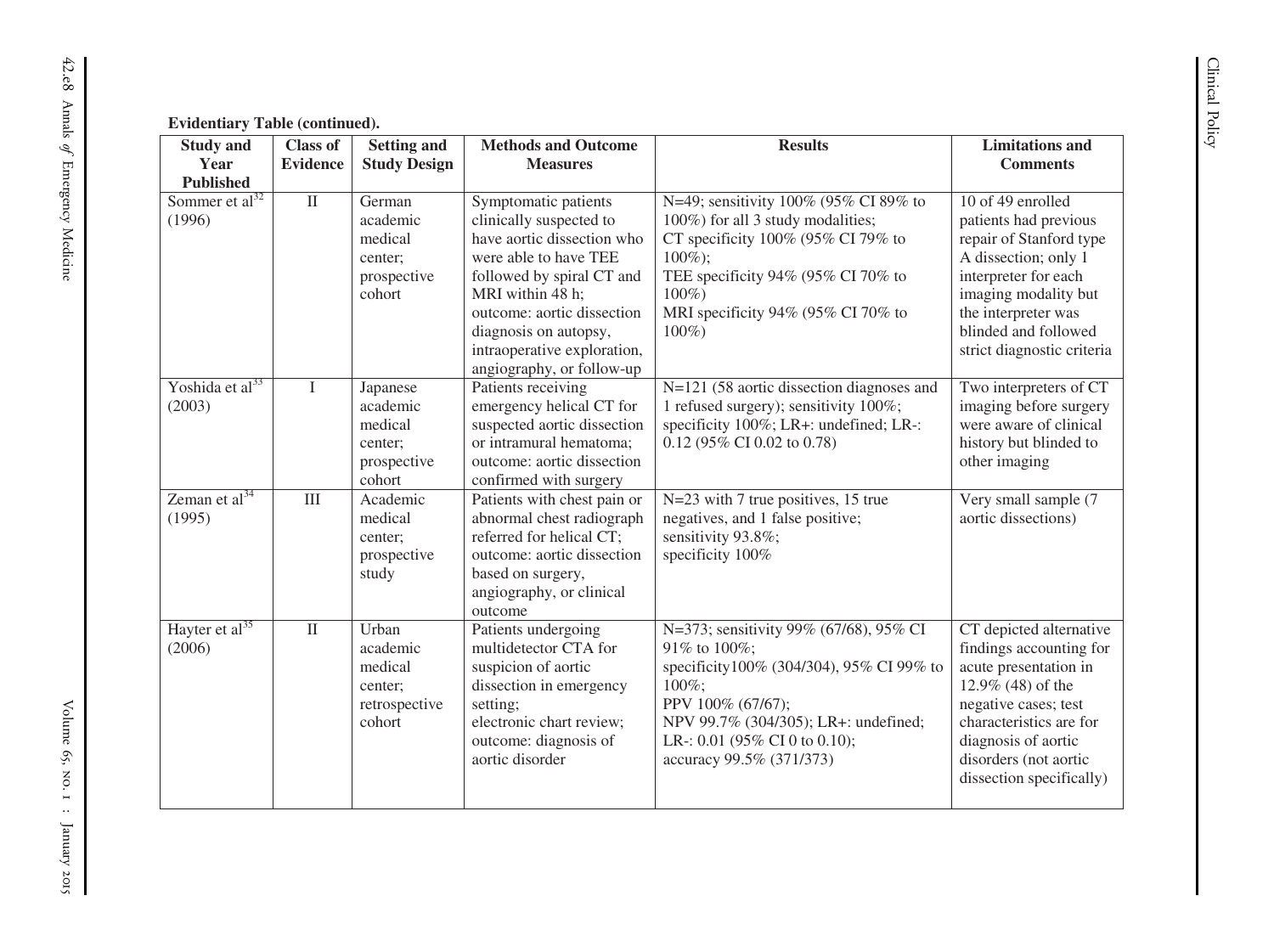|  |  | <b>Evidentiary Table (continued).</b> |  |
|--|--|---------------------------------------|--|
|--|--|---------------------------------------|--|

| <b>Study and</b><br>Year           | <b>Class of</b><br><b>Evidence</b> | <b>Setting and</b><br><b>Study Design</b>                                                                        | <b>Methods and Outcome</b><br><b>Measures</b>                                                                                                                                                                                                                                                                                                                                                                                                                                                           | <b>Results</b>                                                                                                                                                                                                                                                                                                                                                                                                                                                                                                                                                   | <b>Limitations and Comments</b>                                                                                                                                                                                                                                                                                                                                                                            |
|------------------------------------|------------------------------------|------------------------------------------------------------------------------------------------------------------|---------------------------------------------------------------------------------------------------------------------------------------------------------------------------------------------------------------------------------------------------------------------------------------------------------------------------------------------------------------------------------------------------------------------------------------------------------------------------------------------------------|------------------------------------------------------------------------------------------------------------------------------------------------------------------------------------------------------------------------------------------------------------------------------------------------------------------------------------------------------------------------------------------------------------------------------------------------------------------------------------------------------------------------------------------------------------------|------------------------------------------------------------------------------------------------------------------------------------------------------------------------------------------------------------------------------------------------------------------------------------------------------------------------------------------------------------------------------------------------------------|
| <b>Published</b>                   |                                    |                                                                                                                  |                                                                                                                                                                                                                                                                                                                                                                                                                                                                                                         |                                                                                                                                                                                                                                                                                                                                                                                                                                                                                                                                                                  |                                                                                                                                                                                                                                                                                                                                                                                                            |
| Moore et $al^{36}$<br>(2002)       | $\rm III$                          | IRAD;<br>retrospective<br>cohort                                                                                 | Physicians completed form<br>developed by IRAD<br>investigators for all acute<br>aortic dissections (onset within<br>$14 \text{ days}$                                                                                                                                                                                                                                                                                                                                                                  | N=628 registry patients;<br>TEE: sensitivity 88%<br>(170/193)<br>CT: sensitivity 93% (353/379)<br>MRI: sensitivity 100% (9/9)<br>aortography: sensitivity 87%<br>(21/24)                                                                                                                                                                                                                                                                                                                                                                                         | Does not report consecutive<br>sample; therefore, likely a<br>convenience sample;<br>no single criterion standard<br>used for aortic dissection<br>diagnosis                                                                                                                                                                                                                                               |
| Evangelista et<br>$al^{38}$ (2010) | $\mathbf{I}$                       | Academic<br>hospital in<br>Spain; specific<br>clinical<br>environment<br>unclear;<br>prospective<br>cohort study | Conventional and contrast-<br>enhanced TTE and TEE were<br>performed in 143 consecutive<br>patients with clinically<br>suspected acute aortic<br>dissection; aortic dissection<br>was diagnosed by the presence<br>of 2 vascular lumina separated<br>by an intimal flap; results were<br>validated independently<br>against criterion standard of<br>intraoperative findings in 45<br>patients and CT information<br>in 90;<br>outcome measures: diagnostic<br>characteristics of TTE and<br><b>TEE</b> | 143 consecutive patients<br>enrolled; 8 excluded due to<br>type A dissections with<br>hemodynamic shock in which<br>surgical treatment was<br>indicated directly after<br>conventional or contrast-<br>enhanced TTE;<br>7 excluded because of poor<br>windows; 128 enrolled in<br>study; results for 143 with<br>TTE done and criterion<br>standard test:<br>prevalence 60% (95% CI 52%)<br>to $68\%$ ), sensitivity 74% (95%)<br>CI 65% to 84%), specificity<br>74% (95% CI 62% to 85%),<br>LR+: 2.8 (95% CI 1.8 to 4.4),<br>LR-: 0.35 (95% CI 0.23 to<br>0.51) | Enrolled consecutive patients<br>with suspicion of acute aortic<br>dissection from the ED; the<br>prevalence of 60% is higher<br>than typically tested for<br>thoracic aortic dissection in<br>the ED; the published data<br>excluded 15 patients: 8 with<br>positive TTE and 7 with poor<br>windows; test characteristics<br>were calculated based on<br>complete data obtained by e-<br>mail from author |

H

Clinical Policy Clinical Policy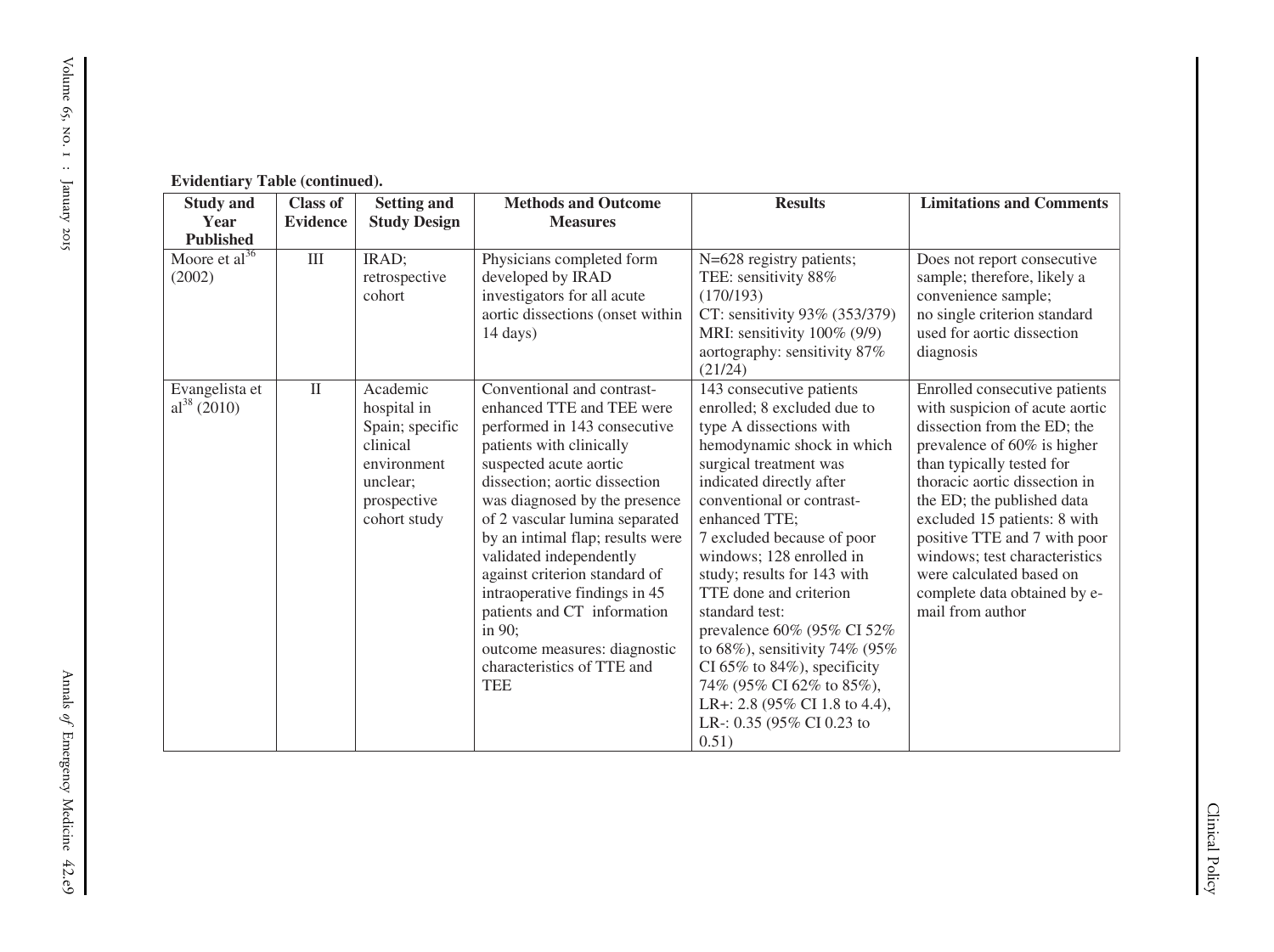| <b>Evidentiary Table (continued).</b> |  |
|---------------------------------------|--|
|                                       |  |

| <b>Study and</b><br>Year<br><b>Published</b> | <b>Class of</b><br><b>Evidence</b> | <b>Setting and</b><br><b>Study Design</b>                                                                                   | <b>Methods and Outcome</b><br><b>Measures</b>                                                                                                                                                                                                                                                                                                                                                                                                                                                                                                                                                                                        | <b>Results</b>                                                                                                                                                                                                                                                                                                                                                                                     | <b>Limitations and Comments</b>                                                                                                                                                                                                                                                                                                              |
|----------------------------------------------|------------------------------------|-----------------------------------------------------------------------------------------------------------------------------|--------------------------------------------------------------------------------------------------------------------------------------------------------------------------------------------------------------------------------------------------------------------------------------------------------------------------------------------------------------------------------------------------------------------------------------------------------------------------------------------------------------------------------------------------------------------------------------------------------------------------------------|----------------------------------------------------------------------------------------------------------------------------------------------------------------------------------------------------------------------------------------------------------------------------------------------------------------------------------------------------------------------------------------------------|----------------------------------------------------------------------------------------------------------------------------------------------------------------------------------------------------------------------------------------------------------------------------------------------------------------------------------------------|
| Khandheria et<br>$al^{39}$ (1989)            | $\rm III$                          | Urban, single-<br>center,<br>academic<br>hospital;<br>retrospective<br>cohort                                               | Retrospective review of TTE<br>among patients with a<br>diagnosis of thoracic aortic<br>dissection; TTE definition of<br>thoracic aortic dissection was<br>not explicit; criterion standard<br>was operative or autopsy<br>diagnosis;<br>outcome measures: diagnostic<br>characteristics of TTE                                                                                                                                                                                                                                                                                                                                      | 67 patients: 31 type I, 21 type<br>II, 10 type III, 5 false positive;<br>prevalence 93% (95% CI 86%<br>to 99%), sensitivity 79% (95%<br>CI 70% to 90%), specificity<br>0% (95% CI 0% to 52%),<br>LR+: 0.8 (95% CI 0.7 to 0.9),<br>LR-: undefined                                                                                                                                                   | Retrospective review of<br>'cases' of thoracic aortic<br>dissection; did not include:<br>patients with suspicion of<br>thoracic aortic dissection on<br>whom TTE was performed<br>and who did not have<br>criterion diagnosis of thoracic<br>aortic dissection, or patients<br>with inadequate studies; this<br>falsely elevates sensitivity |
| Kodolitsch et<br>$al^{40}$ (1999)            | $\mathop{\rm III}$                 | Urban,<br>academic<br>hospital in<br>Germany;<br>specific<br>clinical<br>environment<br>unclear;<br>retrospective<br>cohort | Retrospective review of TTE<br>compared with a variable<br>criterion standard or surgical<br>results, angiography, or<br>autopsy; TTE definition of<br>thoracic aortic dissection<br>required evidence of 2<br>vascular lumina separated by a<br>flap; further classified as<br>definite with presence of at<br>least 1 other sign<br>(demonstration of an<br>entry-site, flow phenomena, or<br>thrombus formation in the<br>false lumen, mediastinal<br>hematoma, side-branch<br>occlusion, aortic valve<br>incompetence, pericardial<br>effusion, or aortic dilatation);<br>outcome measures: diagnostic<br>characteristics of TTE | Enrolled 168 patients over 10<br>y with clinical suspicion of<br>aortic dissection; diagnostic<br>characteristics of TTE<br>calculated based on the 86<br>patients who had TTE and<br>criterion;<br>prevalence 45% (95% CI 35%<br>to 56%), sensitivity 67% (95%)<br>CI 52% to 81%), specificity<br>70% (95% CI 57% to 83%),<br>LR+: 2.2 (95% CI 1.4 to 3.7),<br>LR-: 0.47 (95% CI 0.29 to<br>0.77) | Population of 168 patients<br>over 10 y with clinical<br>suspicion of aortic dissection<br>is not consistent with ED<br>practice in United States,<br>because a larger number of<br>patients are evaluated for<br>thoracic aortic dissection; a<br>variable criterion standard<br>was used: surgical results,<br>angiography, or autopsy     |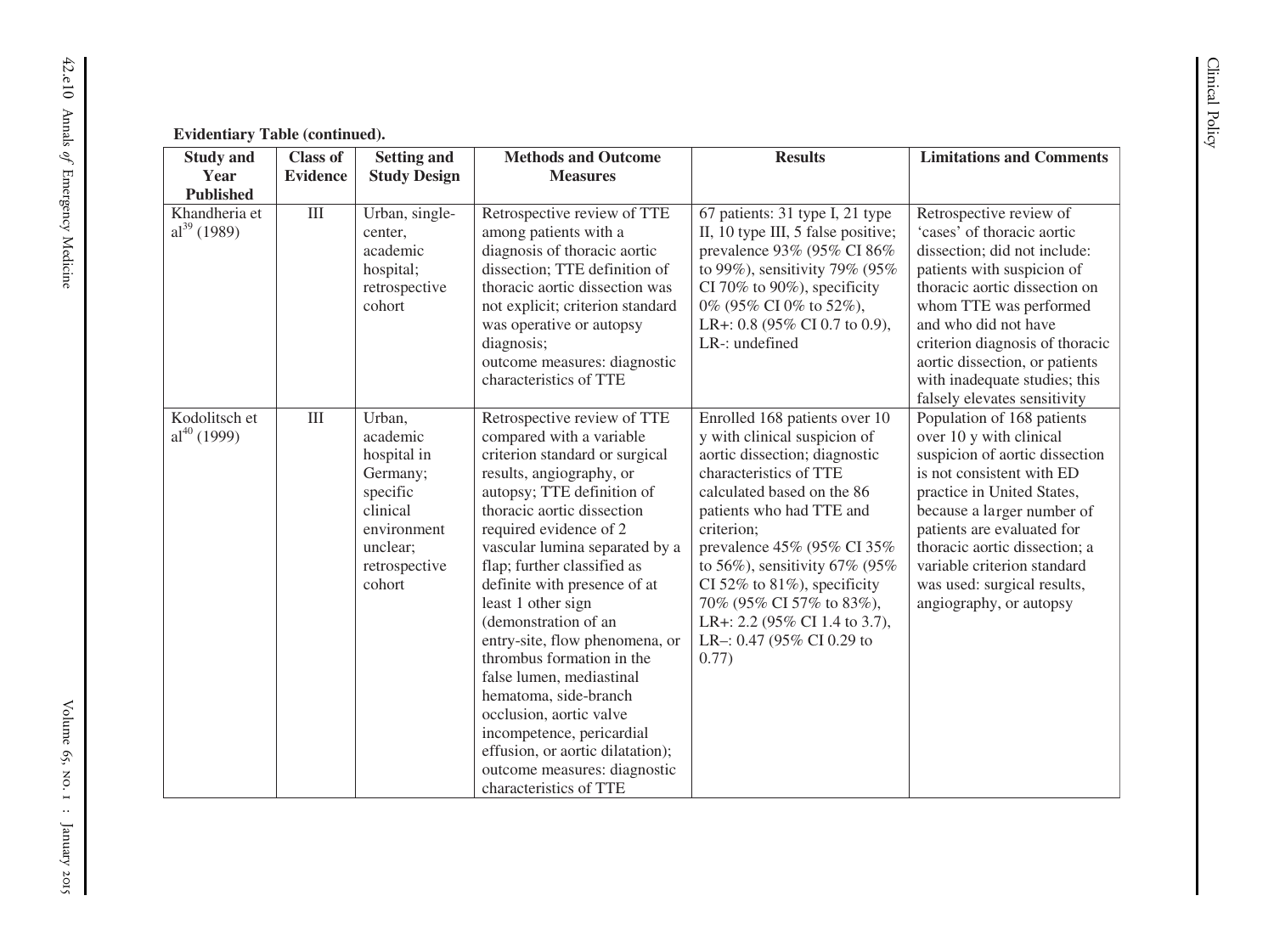| <b>Study and</b><br>Year<br><b>Published</b> | <b>Class of</b><br><b>Evidence</b> | <b>Setting and</b><br><b>Study Design</b>                                 | <b>Methods and Outcome</b><br><b>Measures</b>                                                                                                                                                                                                                                                                                                                                                                                                                                                                                                                                                     | <b>Results</b>                                                                                                                                                                                                                                                                                        | <b>Limitations and Comments</b>                                                                                                                                                                                                                                                                                                                                                                                                                    |
|----------------------------------------------|------------------------------------|---------------------------------------------------------------------------|---------------------------------------------------------------------------------------------------------------------------------------------------------------------------------------------------------------------------------------------------------------------------------------------------------------------------------------------------------------------------------------------------------------------------------------------------------------------------------------------------------------------------------------------------------------------------------------------------|-------------------------------------------------------------------------------------------------------------------------------------------------------------------------------------------------------------------------------------------------------------------------------------------------------|----------------------------------------------------------------------------------------------------------------------------------------------------------------------------------------------------------------------------------------------------------------------------------------------------------------------------------------------------------------------------------------------------------------------------------------------------|
| Nienaber et<br>$al41$ (1993)                 | $\rm III$                          | 2 urban,<br>academic<br>hospitals in<br>Germany;<br>prospective<br>cohort | Included adults referred to<br>hospitals with suspected<br>thoracic aortic dissection;<br>TTE, TEE, CT, and MRI were<br>the diagnostic tests under<br>study; angiography, surgical<br>and postmortem evaluations<br>were the criterion standard;<br>each modality had clear<br>definitions for thoracic aortic<br>dissection; TTE criteria were<br>presence of 2 vascular lumens<br>separated by an intimal flap;<br>imaging readers were blinded<br>to other results and came to<br>consensus on image<br>interpretations;<br>results: diagnostic<br>characteristics of TTE, TEE,<br>CT, and MRI | All 110 patients with<br>suspected thoracic aortic<br>dissection underwent TTE<br>during $5 y$ ;<br>prevalence 56% (95% CI<br>47% to $66\%$ ), sensitivity<br>59% (95% CI 47% to 72%),<br>specificity 83% (95% CI<br>73% to 94%), LR+: 3.5<br>(95% CI 1.8 to 7.0), LR-:<br>0.48 (95% CI 0.35 to 0.67) | A variable criterion standard was<br>used; authors report diagnostic<br>characteristics for type A and B<br>thoracic aortic dissection<br>separately (and acute and<br>subacute); for this clinical policy<br>one 2x2 table was rebuilt for all<br>types of thoracic aortic<br>dissection, which produces<br>slightly different results from<br>what is published in the article;<br>the results published in the<br>article were reported here    |
| Roudaut et al <sup>42</sup><br>(1988)        | $\rm III$                          | Urban,<br>academic<br>hospitals in<br>France;<br>prospective<br>cohort    | Over 6 y, 673 patients<br>underwent TTE and had a<br>criterion standard test;<br>TTE standards for diagnosing<br>TTE were defined: aortic<br>dilatation, intimal flap;<br>criterion standard: CT,<br>angiography, surgery, or<br>autopsy;<br>outcomes: diagnostic<br>characteristics of TTE                                                                                                                                                                                                                                                                                                       | 673 patients with a clinical<br>suspicion of aortic<br>dissection, over a 6-y<br>period;<br>prevalence 19% (95% CI<br>16% to $22\%$ ), sensitivity<br>67% (95% CI 59% to 75%),<br>specificity 100% (95% CI<br>99% to 100%), LR+:<br>undefined, LR-: 0.33 (95%<br>$CI$ 0.26 to 0.42)                   | Use of angiography, 1 criterion<br>standard, changed during study<br>from first test to follow-up test in<br>some patients; specificity of<br>100% does not fit in the range of<br>other studies and suggests that<br>the TTE was not interpreted in<br>isolation or blindly because there<br>were no false positives; dropout:<br>echocardiogram was technically<br>difficult and of poor quality in<br>13 cases of aortic dissection<br>$(10\%)$ |